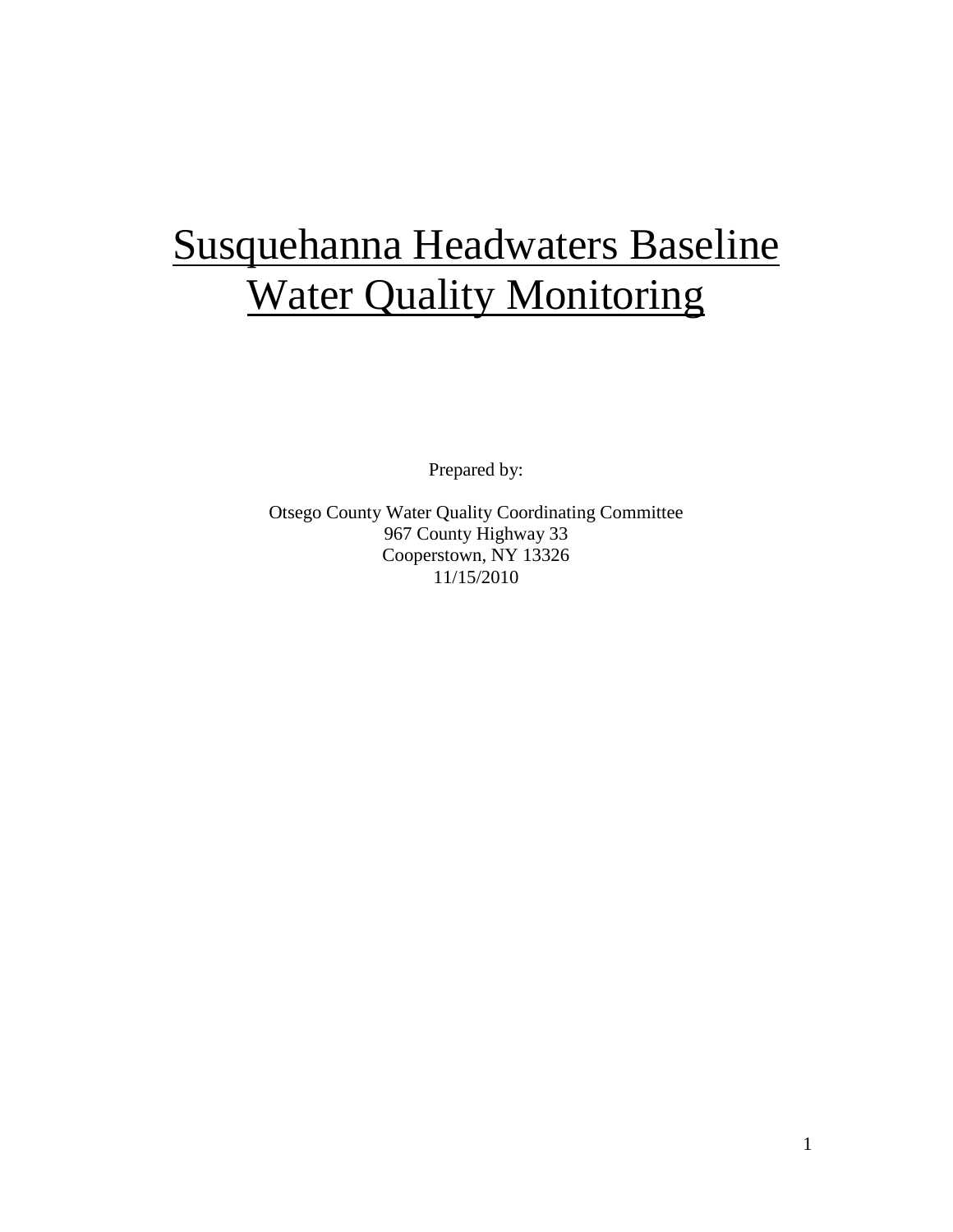#### Introduction

The following is a preliminary report of water quality data collected between May 2009 and May 2010 at the outflow of Otsego County's fourteen 11-digit Hydrologic Unit Codes watersheds (HUC's). While extensive water quality monitoring is currently taking place in Otsego County, NY in specific waterbodies, this effort is meant to be a first step towards characterizing baseline water quality in the headwaters of the Susquehanna River (SR) by means of direct measurement.

Otsego County is 1,007 square miles in area. Estimates of land use are 71% forest, 27% in agriculture and 2% other (urban/developed). From the 11-digit HUC perspective, that area is divided between 14 distinct watersheds. The boundaries of these watersheds extend beyond the County borders and total an area of 1,390 square miles that all drain to the Susquehanna River and, ultimately, to the Chesapeake Bay.

An exception to the 11-digit HUC approach is the Butternut Creek & Lower Unadilla watersheds. At the 11 HUC level, the Butternut is limited to the area above Morris, NY with the lower portion being considered part of the Lower Unadilla watershed. In order to capture watershed specific data to the greatest extent possible, the Butternut was sampled upstream of its confluence with the Unadilla River. The area for each of these watersheds was recalculated based on this sampling point.

The names of each watershed sampled, along with their HUC number and area, are provided in the table below. Sample locations are shown in Map 1.

| SR Headwatersheds: 11-Digit Hydrologic Unit Code |                            |                     |  |  |
|--------------------------------------------------|----------------------------|---------------------|--|--|
|                                                  |                            |                     |  |  |
| 11 Digit HUC                                     | Watershed Name             | Area (square miles) |  |  |
|                                                  |                            |                     |  |  |
| 2050101140                                       | Upper Unadilla             | 172                 |  |  |
| 2050101150                                       | <b>Wharton Creek</b>       | 93                  |  |  |
| 2050101160                                       | <b>Butternut Creek</b>     | $130*$              |  |  |
| 2050101180                                       | Lower Unadilla             | $108*$              |  |  |
| 2050101120                                       | Middle Susquehanna River   | 109                 |  |  |
| 2050101080                                       | Otsdawa Creek              | 20                  |  |  |
| 2050101070                                       | Otego Creek                | 109                 |  |  |
| 2050101060                                       | <b>Charlotte Creek</b>     | 176                 |  |  |
| 2050101040                                       | <b>Elk Creek</b>           | 33                  |  |  |
| 2050101050                                       | <b>Schenevus Creek</b>     | 86                  |  |  |
| 2050101030                                       | Upper Susquehanna River    | 82                  |  |  |
| 2050101020                                       | <b>Cherry Valley Creek</b> | 92                  |  |  |
| 2050101010                                       | Oaks Creek                 | 102                 |  |  |
| 2050101035                                       | Otsego Lake                | 78                  |  |  |

Table 1. Code, Name and Area of Otsego County's fourteen 11-digit HUCS's.

\* Area adjusted to reflect sampling points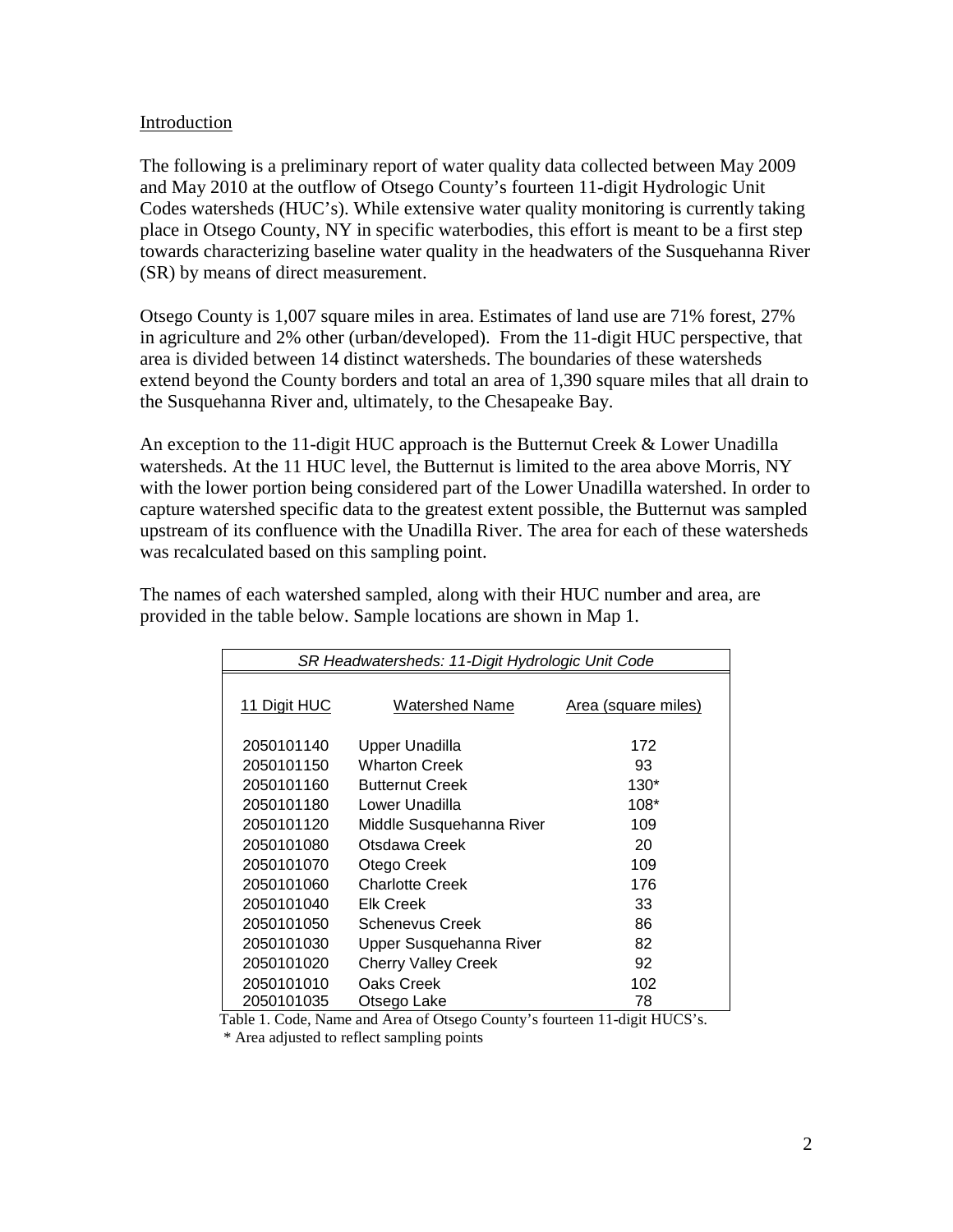

Map 1. Sample locations, HUC number and watershed name of the 14 11-digit HUCs sampled in Otsego County, NY.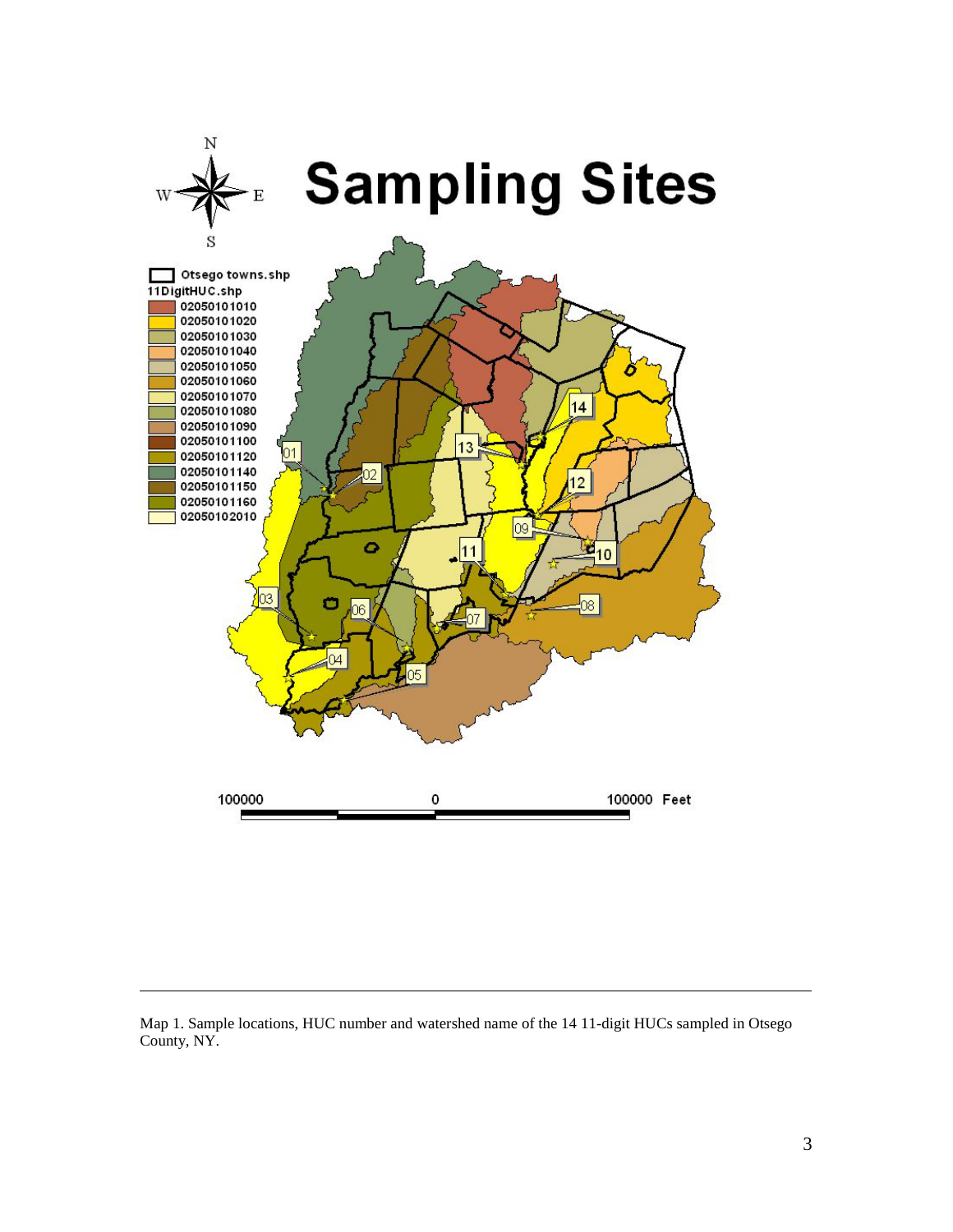# Methodology

*Sampling Protocol -* Grab samples were retrieved monthly (with the exception of January 2010) with a plastic bucket from the road bridges nearest the outflow of each watershed (Map 1). The samples were then transferred to a 250 ml, acid washed high density polyethylene bottle, transported back to the SUNY Oneonta Biological Field Station (BFS) and refrigerated immediately. If analysis of all chemical parameters (see below) did not take place within 72 hours, samples were acidified with 0.2 % H2SO4 and kept refrigerated until analysis could be performed (EPA 1984).

The parameters measured were: ammonium (NH3), nitrite  $+$  nitrate (NOx), total nitrogen (TN) and total phosphorus (TP).

*Lab analysis -* Nitrate+nitrite (NOx) analysis was performed using a Lachat Auto Analyzer (QuickChem® method 10- 107-04-1-C). Ammonium (NH4) analysis was performed using a Lachat Auto Analyzer (QuickChem® method 10- 107-06-1-J). Total nitrogen (TN) analysis was performed by determining NO3, as described above, after Persulfate digestion (Ebina *et al*., 1983). Total phosphorus analysis was performed by persulfate digestion (APHA, 1992).

# Results

Results are expressed in concentrations (mg/L or ug/L in the case of TP). All data are provided in Appendix 1.

*Nitrogen* - Descending mean NOx concentrations and standard deviations (n=12 months) are show below in Table 1. NOx concentrations for each watershed over time are shown in Graph 1. TN data are similarly shown in Table & Graph 2.

All NOx samples collected were  $\leq 1.40$  mg/L. Except for the Upper Unadilla and Elk Creek watersheds, most values were below 0.6 mg/L. The Upper Unadilla had the highest concentrations for 7 of the 12 months monitored. (avg  $0.73 \pm 0.19$ ). The Elk Creek watershed had the highest concentrations in July and August and had concentrations above the 0.6 mg level in 5 other months.

Three NOx samples collected were below detection (0.02 mg/L). These samples were taken from the Butternut, Otsdawa and Oaks Creek watersheds on 7/22, 5/25 and 5/25 respectively. The Otsdawa Creek Watershed had the lowest average concentration over the 1 year period.

TN data for the August 2009 and May 2010 sampling dates are not reported. Most TN samples collected were  $\leq 1.00$  mg/L. Similar to NOx concentrations, the Upper Unadilla and Elk Creek watersheds had the highest mean concentrations and were the only watersheds to consistently approach or exceed 1.00 mg/L over the year.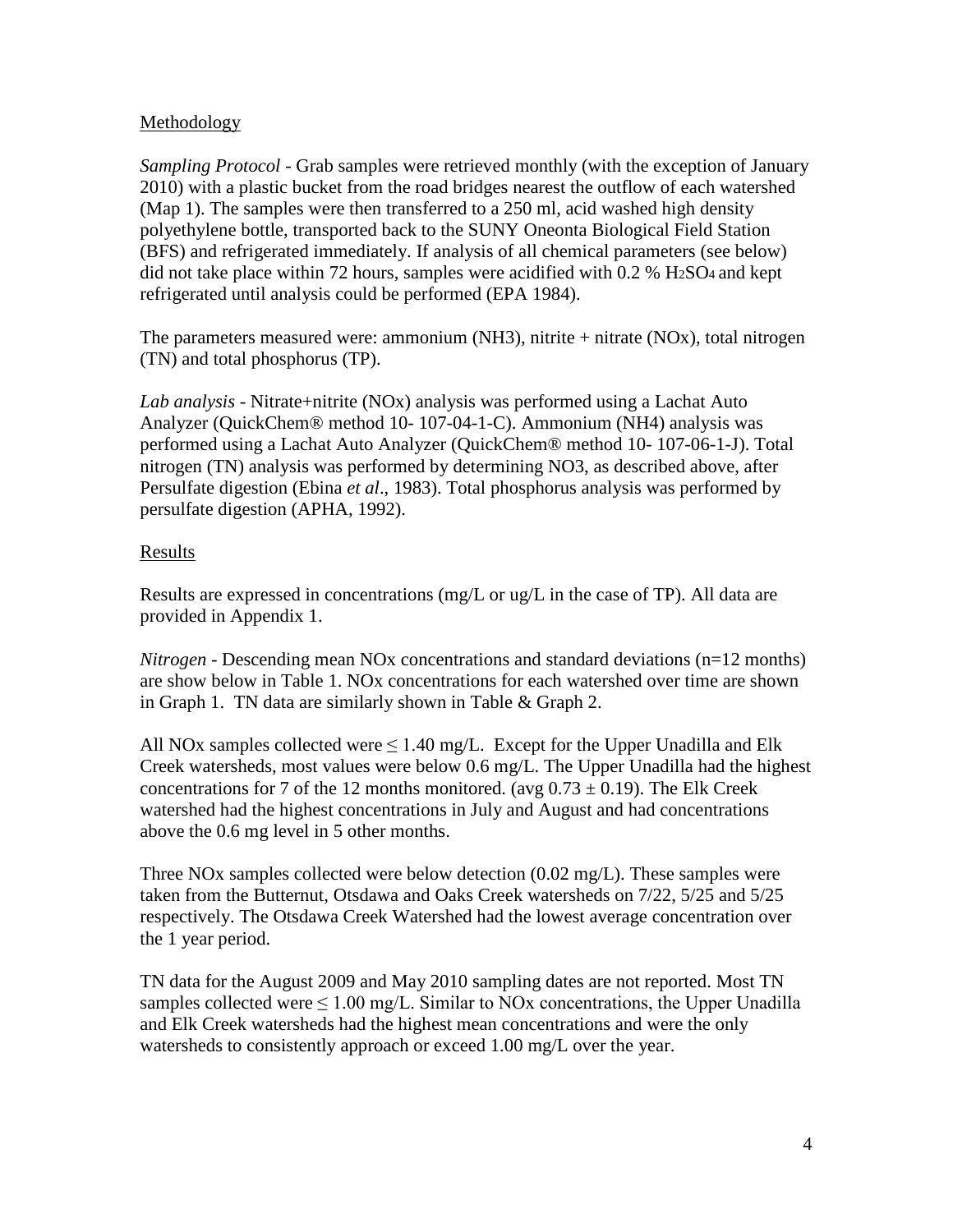The ranking of watersheds from highest to lowest for mean NOx and TN concentrations matches the 4 highest ranking watersheds and the 4 lowest. For most of the samples collected NOx represents over 50% of the TN in the sample.

| Nitrate+Nitrite (mg/L) - May 2009 to May 2010 |               |      |  |
|-----------------------------------------------|---------------|------|--|
| Watershed (11 Digit HUC)                      | Mean $(n=12)$ | STDV |  |
| <b>Upper Unadilla</b>                         | 0.79          | 0.26 |  |
| <b>Elk Creek</b>                              | 0.66          | 0.21 |  |
| Lower Unadilla                                | 0.54          | 0.23 |  |
| Schenevus Creek                               | 0.52          | 0.14 |  |
| <b>Wharton Creek</b>                          | 0.48          | 0.15 |  |
| <b>Butternut Creek</b>                        | 0.40          | 0.11 |  |
| Otego Creek                                   | 0.38          | 0.14 |  |
| Otsego Lake                                   | 0.36          | 0.15 |  |
| Middle Susquehanna River                      | 0.34          | 0.17 |  |
| Upper Susquehanna River                       | 0.32          | 0.11 |  |
| <b>Cherry Valley Creek</b>                    | 0.30          | 0.14 |  |
| Oaks Creek                                    | 0.28          | 0.19 |  |
| <b>Charlotte Creek</b>                        | 0.26          | 0.16 |  |
| Otsdawa Creek                                 | 0.20          | 0.10 |  |

 Table 1. Descending mean NOx concentrations and standard deviations (n=12 months) for fourteen 11-Digit HUC watersheds in Otsego County, NY.

| Total Nitrogen (mg/L) - May 2009 to June 2010 |               |      |  |
|-----------------------------------------------|---------------|------|--|
| Watershed (11 Digit HUC)                      | Mean $(n=12)$ | STDV |  |
| <b>Upper Unadilla</b>                         | 1.02          | 0.29 |  |
| <b>Elk Creek</b>                              | 0.86          | 0.31 |  |
| Lower Unadilla                                | 0.75          | 0.22 |  |
| <b>Schenevus Creek</b>                        | 0.67          | 0.20 |  |
| <b>Wharton Creek</b>                          | 0.65          | 0.18 |  |
| Middle Susquehanna River                      | 0.61          | 0.28 |  |
| Otsego Lake                                   | 0.59          | 0.14 |  |
| <b>Cherry Valley Creek</b>                    | 0.56          | 0.21 |  |
| <b>Butternut Creek</b>                        | 0.55          | 0.13 |  |
| Upper Susquehanna River                       | 0.55          | 0.20 |  |
| Otego Creek                                   | 0.54          | 0.16 |  |
| Oaks Creek                                    | 0.48          | 0.21 |  |
| <b>Charlotte Creek</b>                        | 0.41          | 0.19 |  |
| Otsdawa Creek                                 | 0.29          | 0.15 |  |

Table 2. Descending mean TN concentrations and standard deviations

(n=7 months) for fourteen 11-Digit HUC watersheds in Otsego County, NY.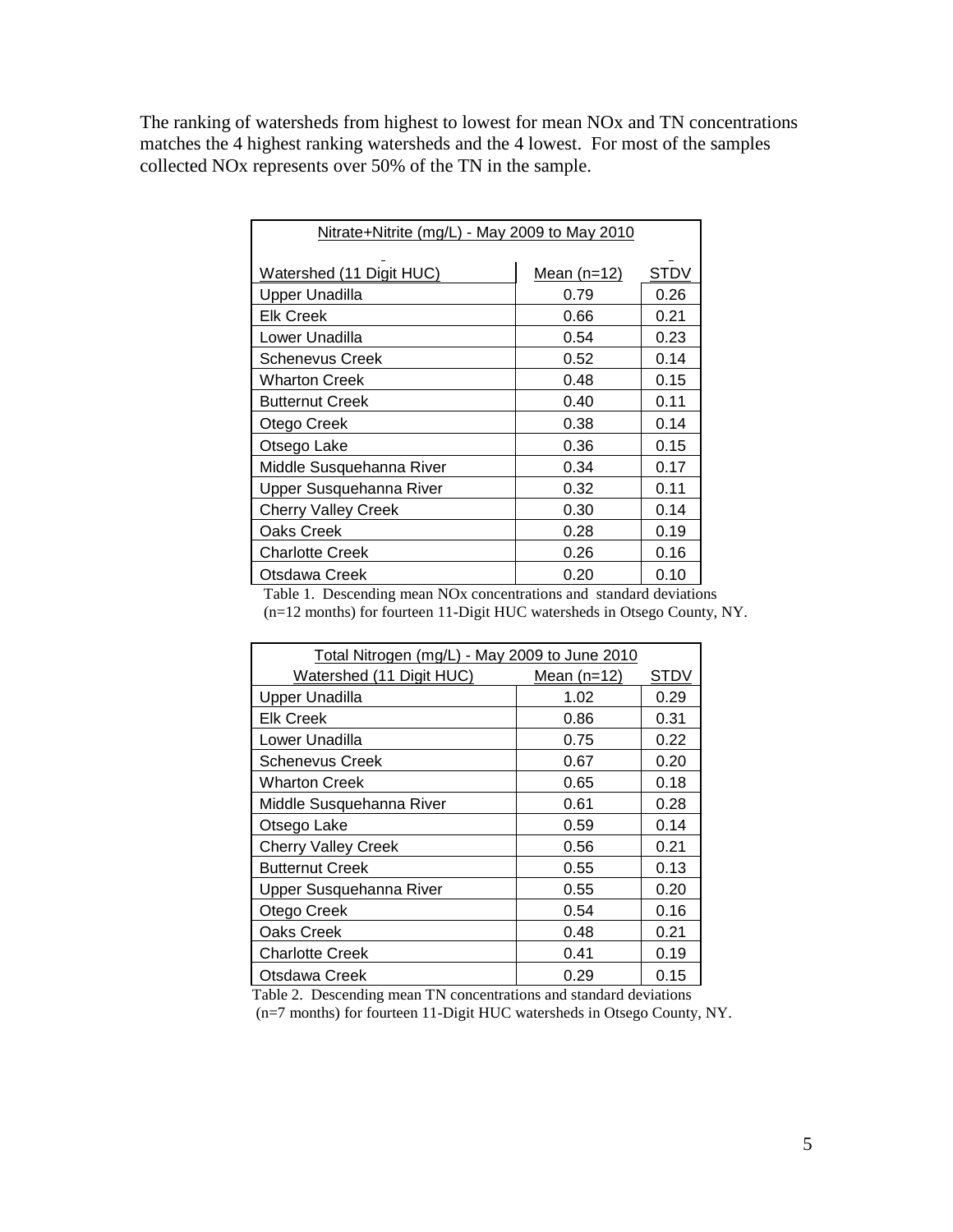

Graph 1. Monthly NOx concentrations from fourteen 11-Digit HUC watersheds in Otsego County, NY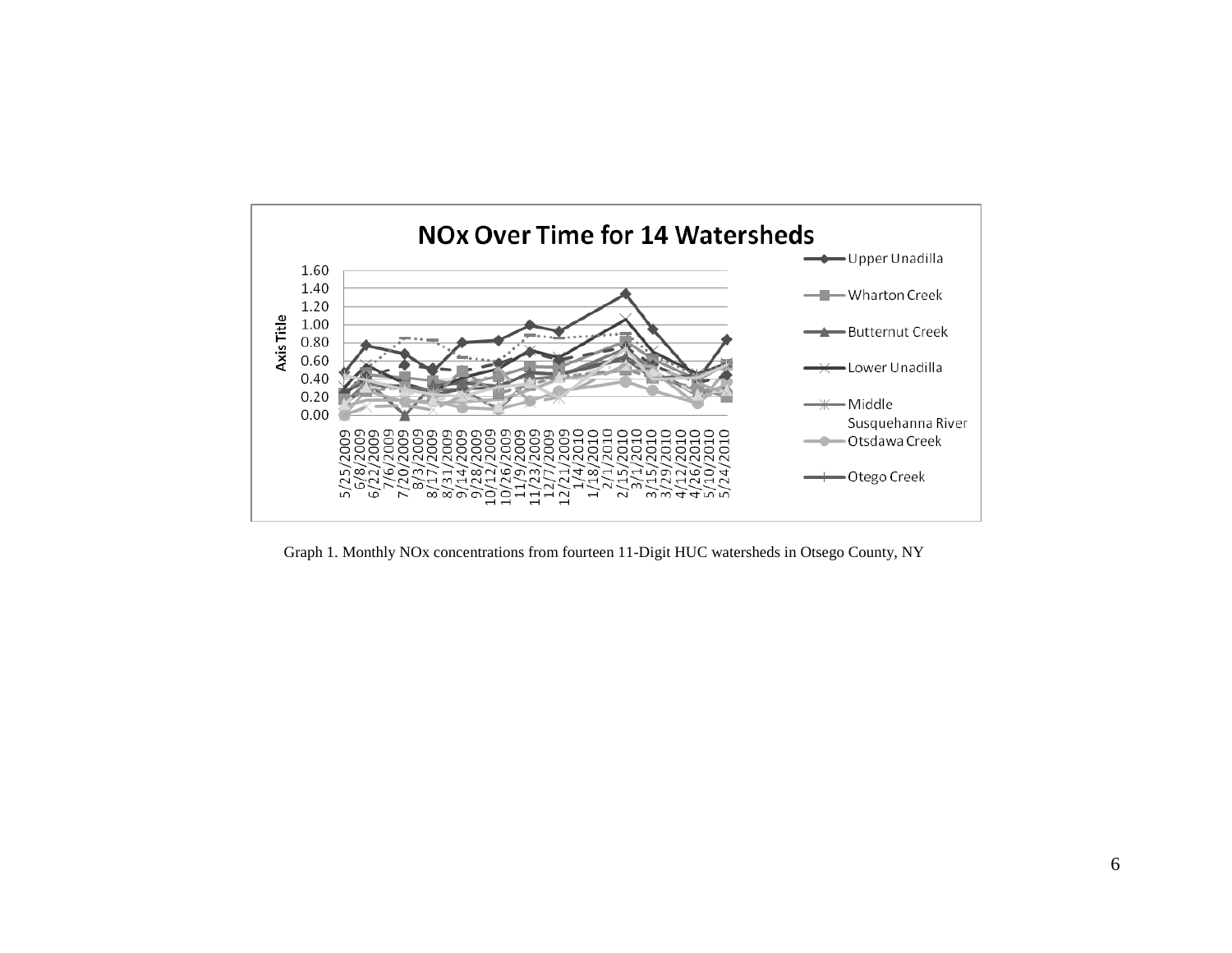

Graph 2. Monthly TN concentrations from fourteen 11-Digit HUC watersheds in Otsego County, NY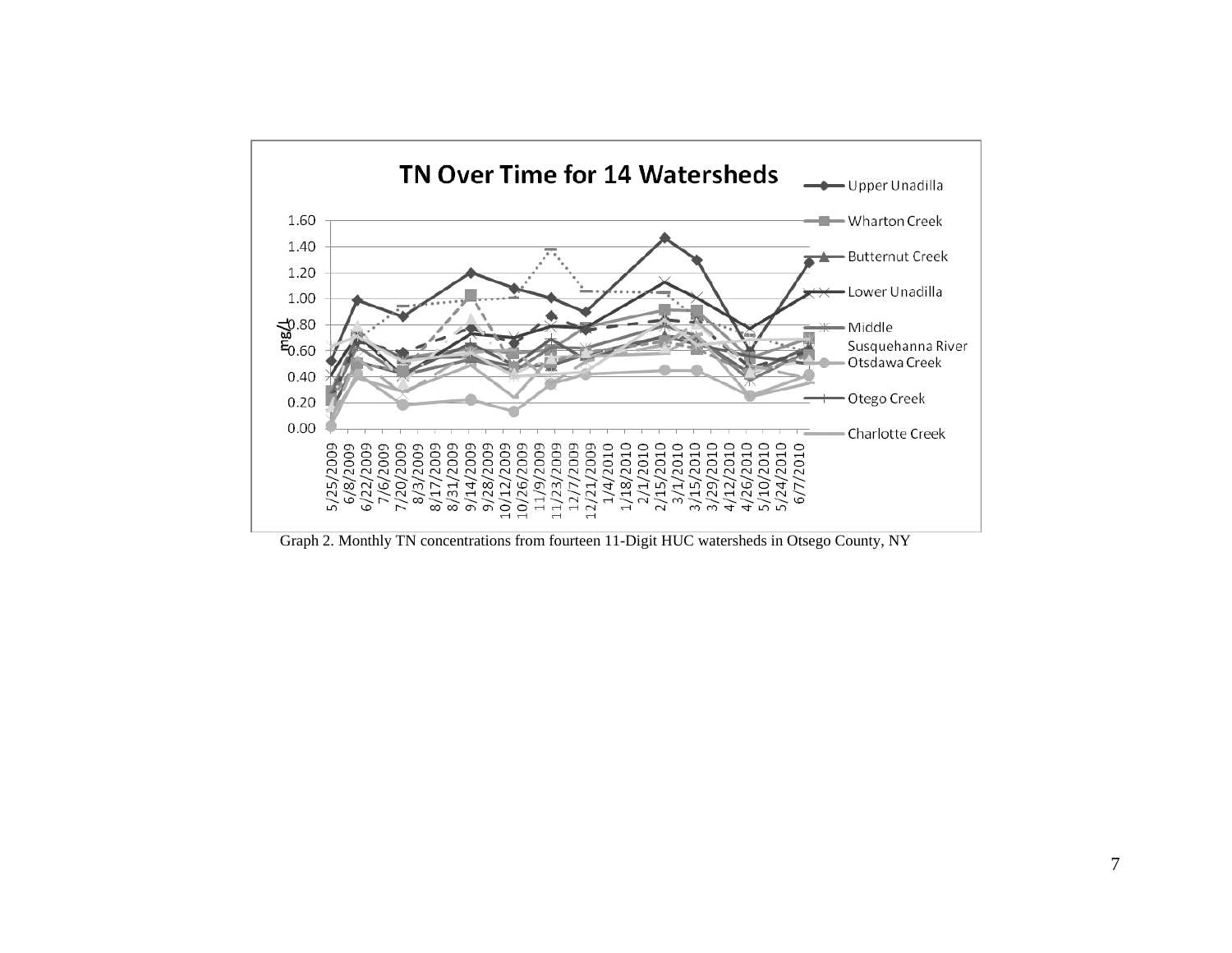*Phosphorus* - Descending mean TP concentrations and standard deviations (n=12) months) are show below in Table 3. TP concentrations for each watershed over time are shown in Graph 3.

| Total Phosphorus (ug/L) - May 2009 to May 2010 |               |       |  |
|------------------------------------------------|---------------|-------|--|
| Watershed (11 Digit HUC)                       | Mean $(n=12)$ | STDV  |  |
| <b>Upper Unadilla</b>                          | 26.40         | 17.95 |  |
| Middle Susquehanna River                       | 23.58         | 8.98  |  |
| <b>Elk Creek</b>                               | 23.52         | 22.06 |  |
| <b>Cherry Valley Creek</b>                     | 23.34         | 21.46 |  |
| Lower Unadilla                                 | 22.78         | 14.60 |  |
| Oaks Creek                                     | 22.64         | 18.60 |  |
| <b>Butternut Creek</b>                         | 20.33         | 10.61 |  |
| <b>Wharton Creek</b>                           | 19.22         | 15.62 |  |
| Otego Creek                                    | 17.65         | 14.34 |  |
| <b>Charlotte Creek</b>                         | 16.59         | 10.41 |  |
| Upper Susquehanna River                        | 15.91         | 6.73  |  |
| <b>Schenevus Creek</b>                         | 15.73         | 10.09 |  |
| Otsego Lake                                    | 13.38         | 7.16  |  |
| Otsdawa Creek                                  | 10.97         | 4.71  |  |

Table 3. Descending mean TP concentrations and standard deviations (n=8 months) for fourteen 11- Digit HUC watersheds in Otsego County, NY.

All but three samples collected over the eight month period had TP concentrations less than 40 ug/L. Exceptions to this are 8 samples collected on March  $17<sup>th</sup>$  during a month long increase in flow from beginning on March  $11<sup>th</sup>$ .

Elk Creek had the highest single concentration (87 ug/L) but was otherwise at or below 30 ug/L. The Upper Unadilla River watershed had the two other concentrations above 40ug/L but otherwise was below 30 ug/L for the remaining 6 months sampled.

The Otsego Lake and Otsdawa Creek watersheds had the lowest concentrations over time neither watershed exceeding 26 ug/L in any month.

During the March runoff event, Cherry Valley Creek had the highest concentration of 86.7 ug/L. Oaks Creek, Otego Creek, Lower Unadilla and Wharton Creek all had concentrations between 60 and 70 ug/L. Otsdawa Creek and Otsego Lake had the lowest concentrations; 16 & 17.8 mg/L respectively.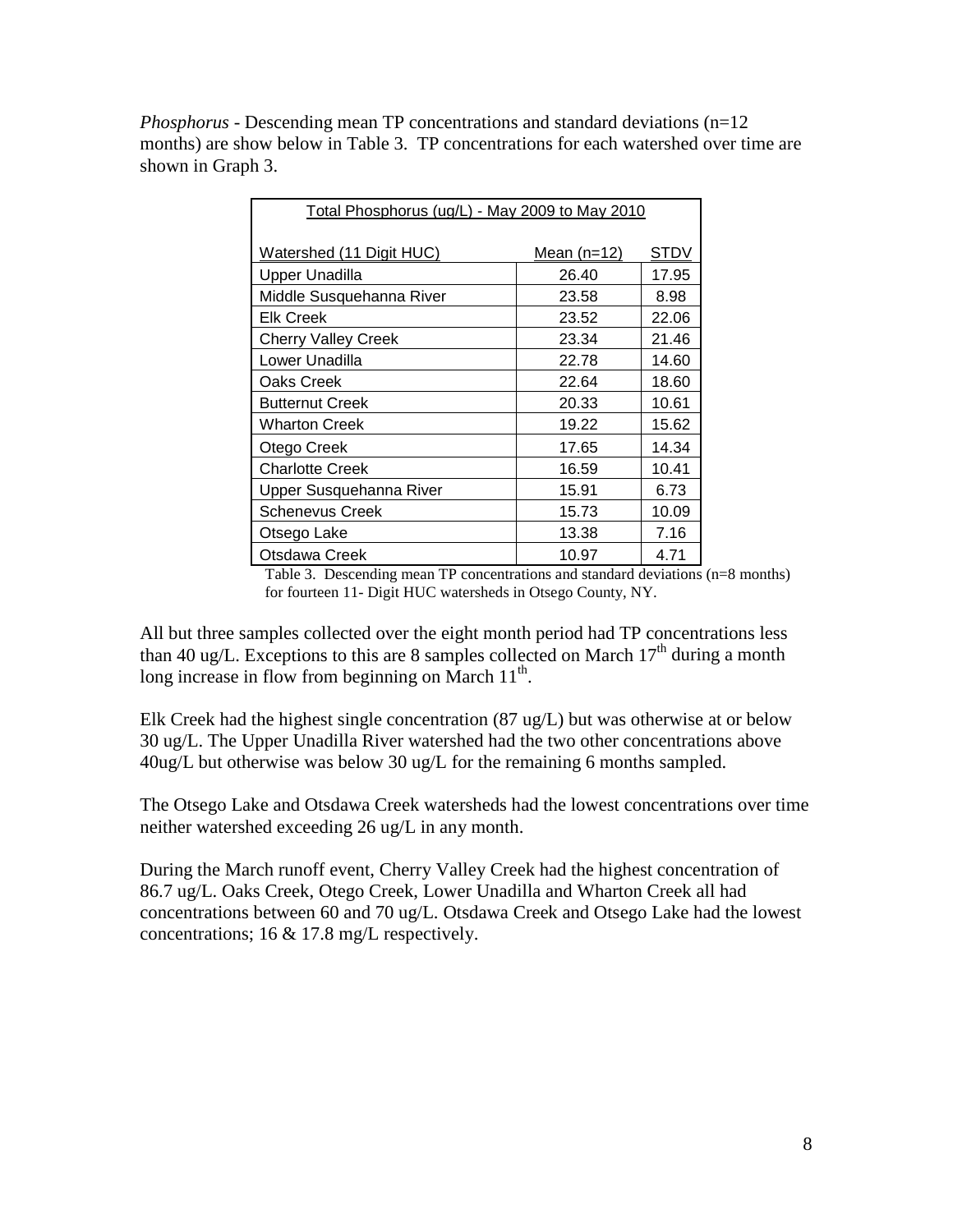

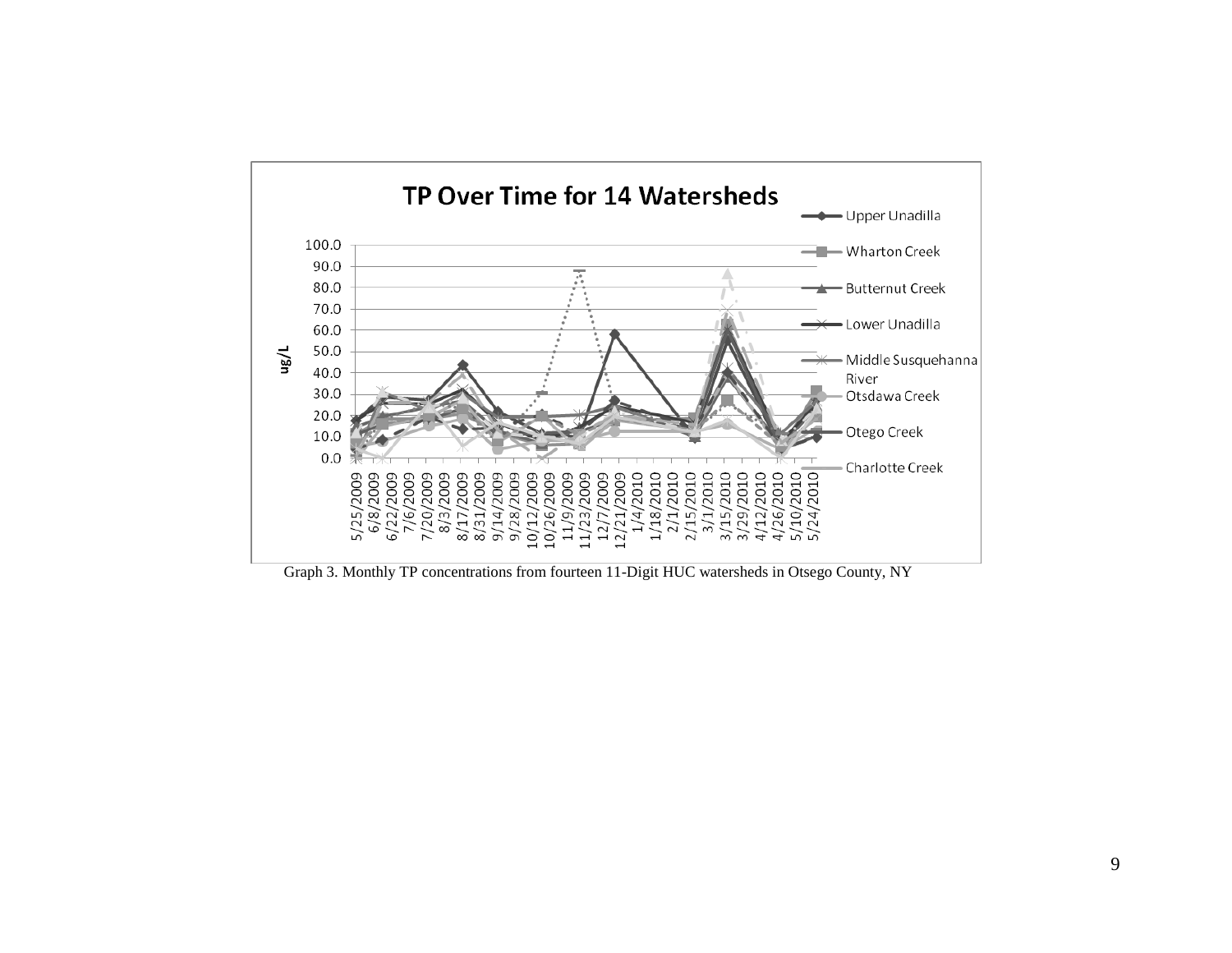#### Discussion

With the exception of the March 2010 sampling date, all data presented here reflects baseline conditions. Considering that all but 4 of the 14 watersheds are headwaters (the Middle and Upper Susquehanna and Lower and Upper Unadilla receive waters from other watersheds) and the nature of the land use throughout the watersheds (approximately 73% forest and 25% agriculture) the low concentrations recorded for all the parameters measured should be expected.

While nutrient concentrations are a reflection of inputs, they are also a function of volume which makes comparisons of water quality between watersheds difficult. Larger volumes of water from larger watersheds will dilute nutrients given equal inputs but can have higher total export as a function of volume. Even smaller watersheds with relatively high concentrations will still have lower total export when compared to larger watersheds with lower concentrations because of volume; large watersheds with relatively high concentrations can be expected to also have the highest export.

As noted above, the Middle and Upper Susquehanna and Lower and Upper Unadilla all receive waters from other watersheds. As such, the concentrations are a reflection of the all the watersheds that drain into those watersheds in addition to the land within their own specific watershed. For example, the Upper Susquehanna River sampled in Colliersville is representative of the area within the Upper Susquehanna watershed, but it also includes water from Otsego Lake, Oaks Creek, Cherry Valley Creek, Elk Creek and Schenevus Creek.

Additionally, most water in a given year will pass through a watershed during rain events and the first flush of spring runoff. Concentrations of TP typically increase at the beginning of such events as flow increases as seen in the March - April event.

The cost associated with directly measuring both flow and sampling rain events is greater than what is currently available. However, real-time flow data is collected locally at the USGS flow station located in Rockdale on the Unadilla River. This station captures 520 square miles of the Upper and Lower Unadilla River watershed.

There are 3 USGS flow stations in the Upper Susquehanna in NY that capture flow data before the inclusion of water from the Chemung River. These stations are in Rockdale, Conklin and Waverly, NY. When the cubic feet per second are compared for each of these sites over time (Graph 5), it can be observed that each hydrograph is similar.

This is due to the nested nature of watersheds with the smaller watersheds being within the larger. The Rockdale site captures 520 square miles of of the Upper Susquehanna watershed. Further west, the Conklin site captures the area captured at the Rockdale site and an additional 1,712 square miles of watershed and further west still, the Waverly site includes both areas and an additional 2,541 square miles of watershed.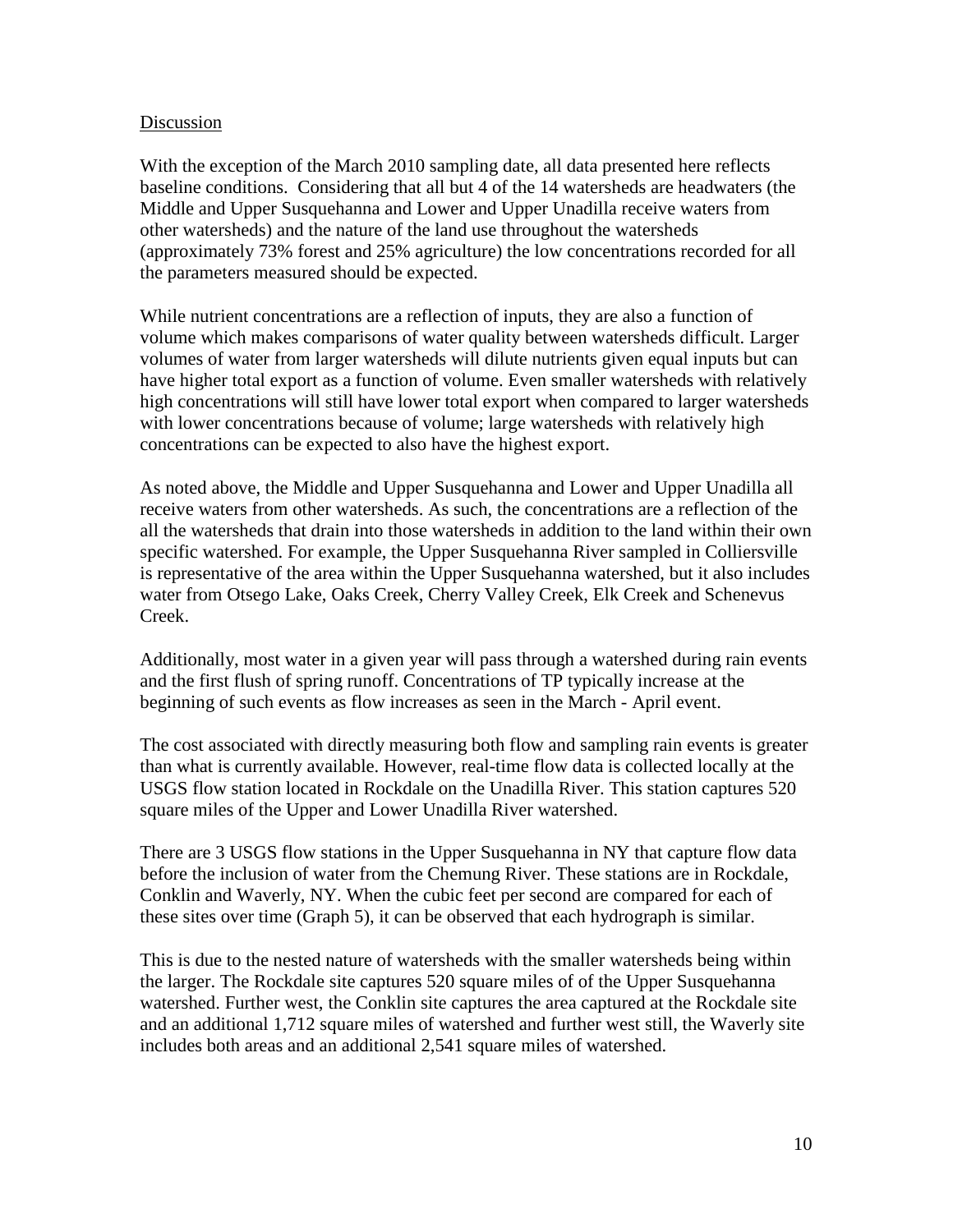Aside from concentrations, it is often useful to consider total export (mass) as a measurement of water quality. In other words, knowing how many tons of N, P are moving out of a particular watershed as erosion and leaching take place on the landscape. This particularly true for these watersheds given the proposed designation of the entire Upper Susquehanna River watershed as a Total Maximum Daily Load waterbody by the US Environmental Protection Agency in 2011.

Estimates of total export for each watershed are possible given available data; those reported above and discharge data as recorded at Rockdale during the sampling timeframe (not reported here). The two assumptions in the following calculation are linearity in nutrient concentration between sample dates and the nested nature of watershed hydrology extends towards smaller watersheds.

By dividing the cubic feet of water passing by the Rockdale site per day by the square miles of the area captured, cubic feet of water per square mile is calculated. This number can then be multiplied by the number of square miles in any watershed to represent flow in those watersheds. The result is an estimate of daily flow of water in each watershed sampled.

Also, by assuming linearity in concentration between sample dates, concentrations can be estimated for all days within the sample period. Further, multiplying volume (daily flow) by daily concentration calculates mass for that day and daily mass can be summed to produce an estimate of total export of the parameters measured. Load estimates for the 14 11-digit HUC's sampled are provided in Graphs 6, 7, & 8 (TN, NOx and TP respectively). By dividing the estimated load by the acres of a watershed, an estimate of nutrient flux on a per acre basis can be calculated (Table 4).

These calculations have several serious caveats that should be considered when interpreting the resulting estimates. First is the assumption that rain events recorded at the USGS Rockdale site also occurred throughout all the watersheds. As described above, this assumption is valid when comparing watersheds at an increasing scale, but may not be as valid as watersheds are compared at a decreasing scale. For example, a rain event over the Unadilla watershed (as recorded in Rockdale) may not occur over the Schenevus watershed. Conversely, it is possible that a rain event over the Schenevus watershed may not occur over the Unadilla.

Secondly, most water samples were not collected in conjunction with rain events. Typically, some parameter concentrations, such as TP, are likely to increase during rain events as soil is eroded from the landscape and stream banks; such as was recorded on the March sampling date. Others, such as N, could be lower because of low availability and N in solution is diluted, although this was not clearly recorded in March.

While the hydrology for rain events is included in the estimate, the estimates for TP are likely to be low and those for N could be high, because they do not include the event specific concentrations.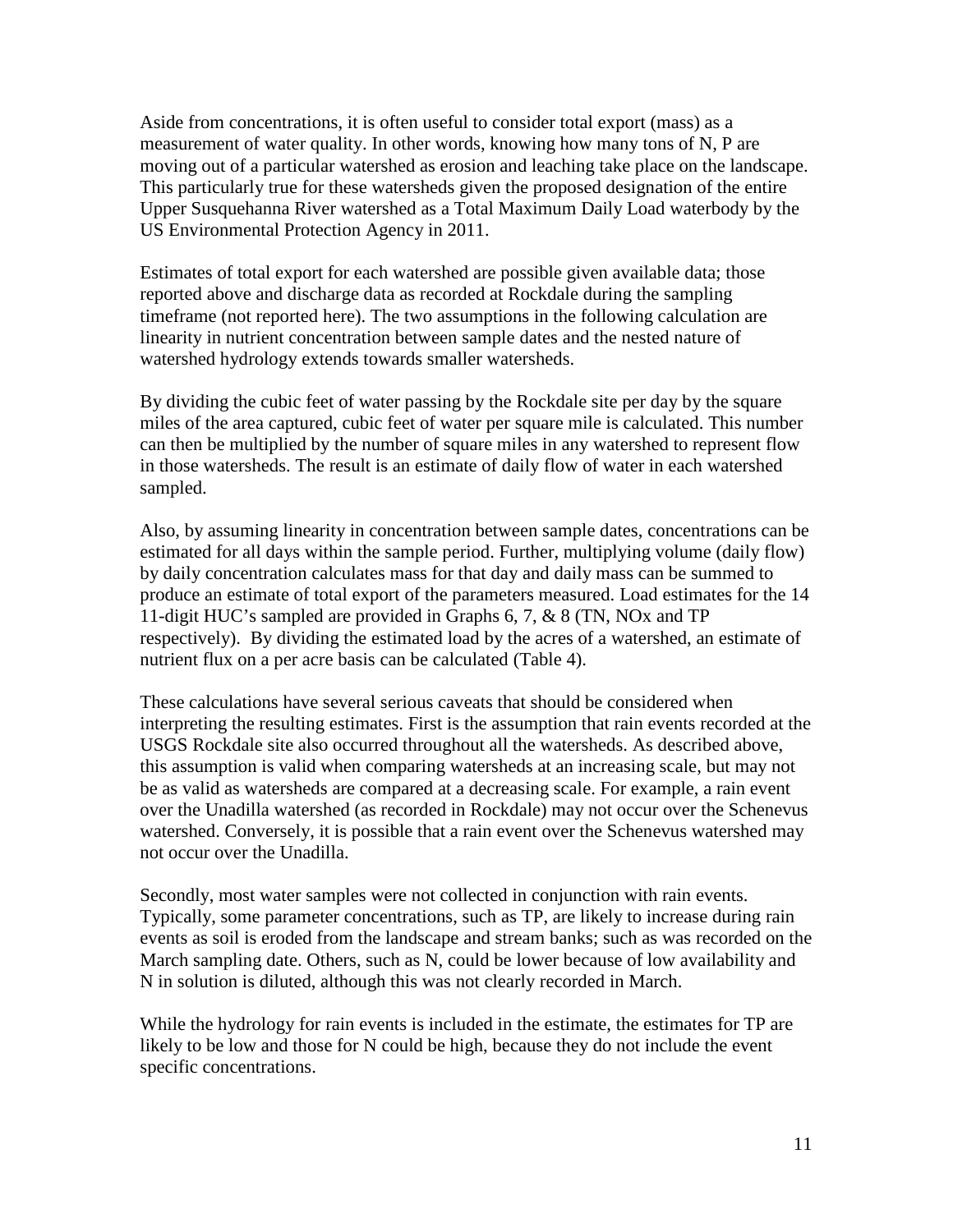# Hydrograph for 3 USGS Sites Recorded in 2005



Graph 5. Daily flow measurements (cubic feet per second) for the Smithboro, Conklin and Rockdale USGS flow stations recorded in 2005.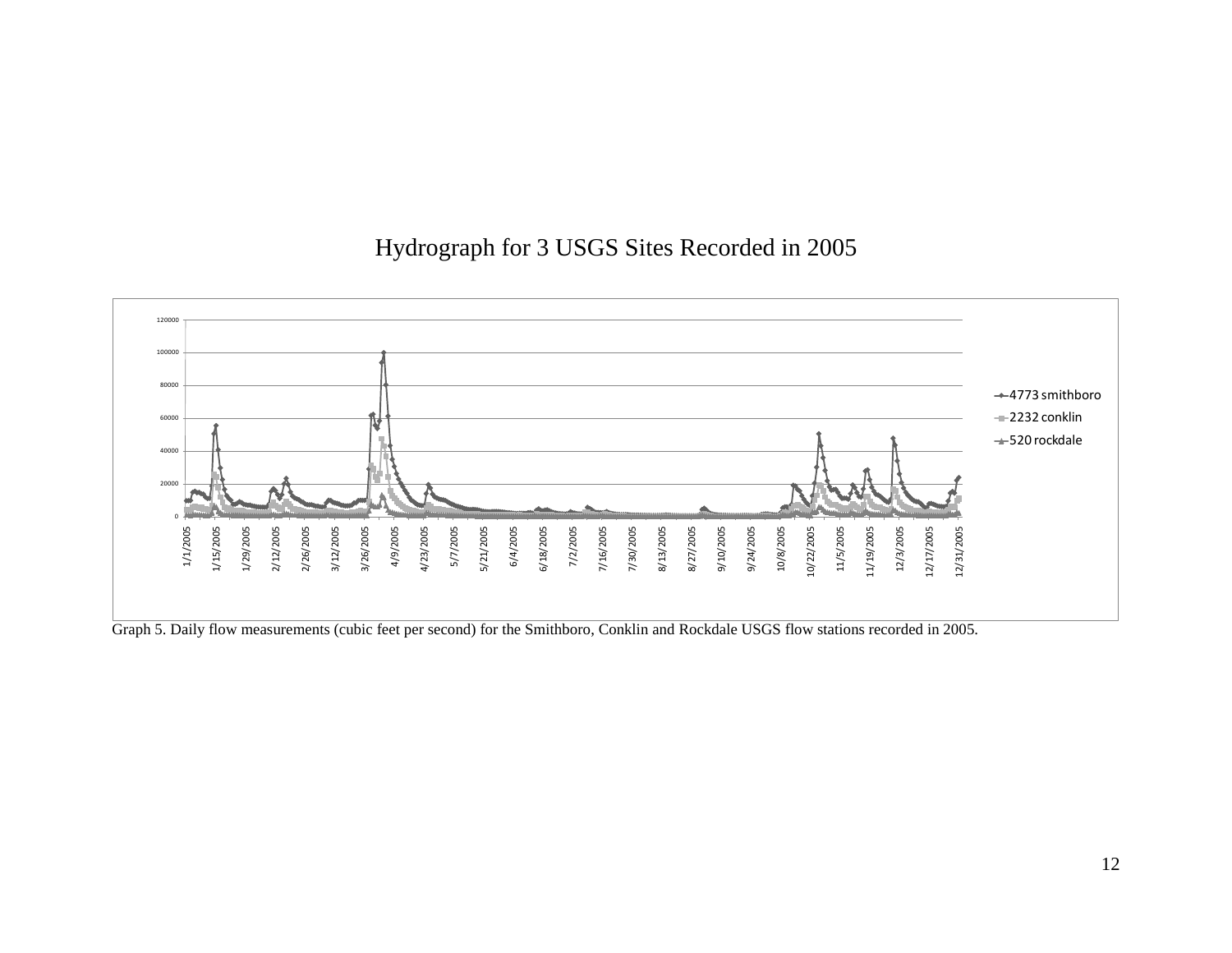

Graph 6. Estimated TN load (for 12 months and in tons) exported from the fourteen 11-digit HUC's in Otsego County, NY.



Graph 7. Estimated NOx load (for 12 months and in tons) exported from the fourteen 11-digit HUC's in Otsego County, NY.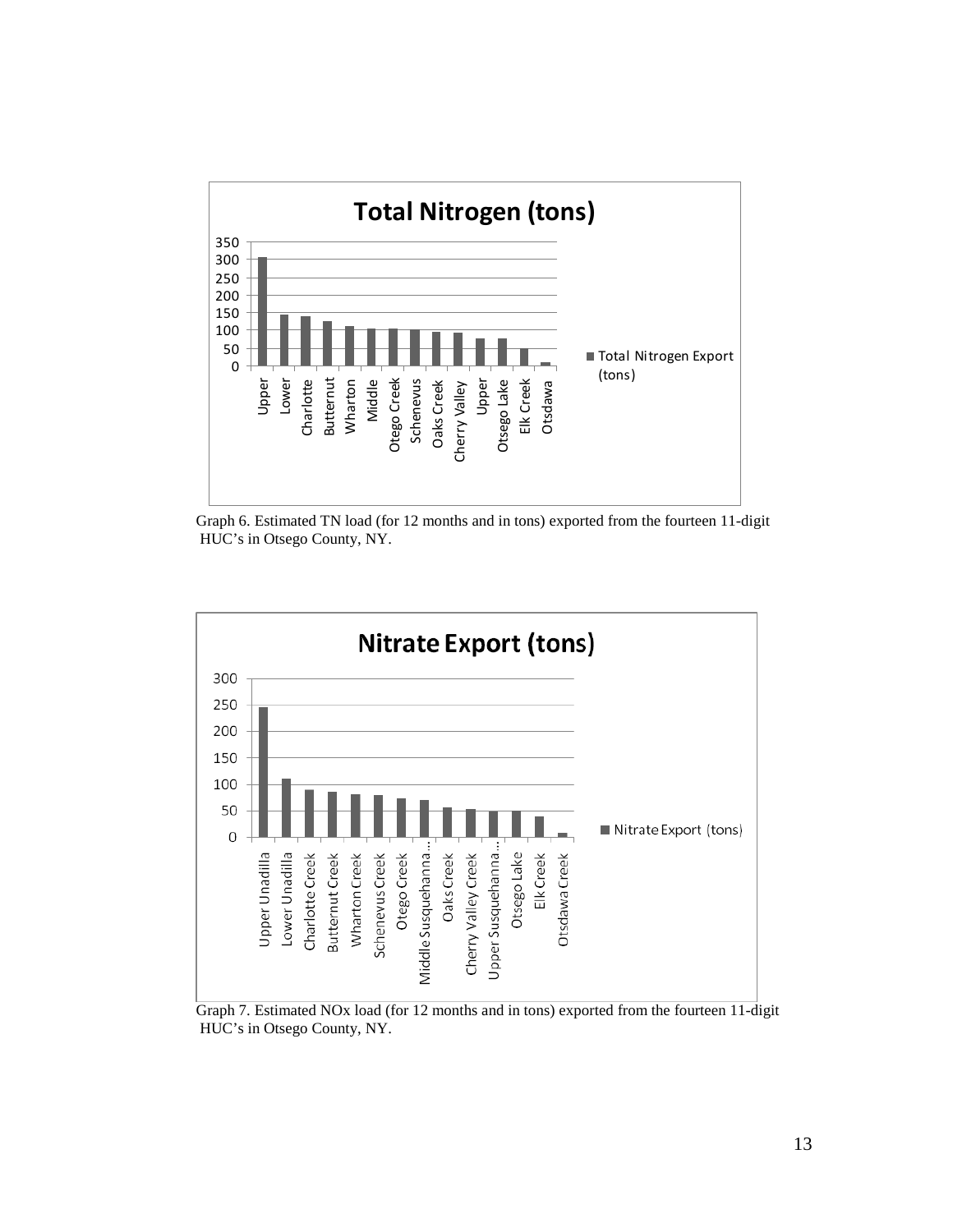

Graph 8. Estimated TP load (for 8 months and in tons) exported from the fourteen 11-digit HUC's in Otsego County, NY.

| <b>Estimated Nutrient Export Calculated Per Pound Per Acre</b> |                            |                |                        |                  |  |  |
|----------------------------------------------------------------|----------------------------|----------------|------------------------|------------------|--|--|
|                                                                |                            | TN export      | NO <sub>x</sub> export | <b>TP</b> export |  |  |
| 11 Digit HUC                                                   | <b>Watershed Name</b>      | lbs/acre       | lbs/acre               | lbs/acre         |  |  |
|                                                                |                            |                |                        |                  |  |  |
| 2050101010                                                     | Oaks Creek                 | 3              | 1.7                    | 0.14             |  |  |
| 2050101020                                                     | <b>Cherry Valley Creek</b> | 3              | 1.8                    | 0.17             |  |  |
| 2050101030                                                     | Upper Susquehanna River    | 3              | 1.9                    | 0.09             |  |  |
| 2050101035                                                     | Otsego Lake                | 3              | 2.0                    | 0.06             |  |  |
| 2050101040                                                     | <b>Elk Creek</b>           | 5              | 3.7                    | 0.14             |  |  |
| 2050101050                                                     | Schenevus Creek            | 4              | 2.9                    | 0.11             |  |  |
| 2050101060                                                     | <b>Charlotte Creek</b>     | $\overline{2}$ | 1.6                    | 0.1              |  |  |
| 2050101070                                                     | Otego Creek                | 3              | 2.1                    | 0.12             |  |  |
| 2050101080                                                     | Otsdawa Creek              | $\overline{2}$ | 1.1                    | 0.06             |  |  |
| 2050101120                                                     | Middle Susquehanna River   | 3              | 2.0                    | 0.13             |  |  |
| 2050101140                                                     | <b>Upper Unadilla</b>      | 6              | 4.5                    | 0.16             |  |  |
| 2050101150                                                     | <b>Wharton Creek</b>       | 4              | 2.8                    | 0.13             |  |  |
| 2050101160                                                     | <b>Butternut Creek</b>     | 3              | 2.1                    | 0.11             |  |  |
| 2050101180                                                     | Lower Unadilla             | 4              | 3.2                    | 0.14             |  |  |

Table 4. Estimated nutrient export per pound per acre for each of the watersheds monitored. Watersheds are shown in desending order by HUC number.

It is suggested that future efforts attempt to sample a number of rain events in each watershed, include recording of pH and conductivity and make Total Suspended Sediment a regular part of the sampling regime.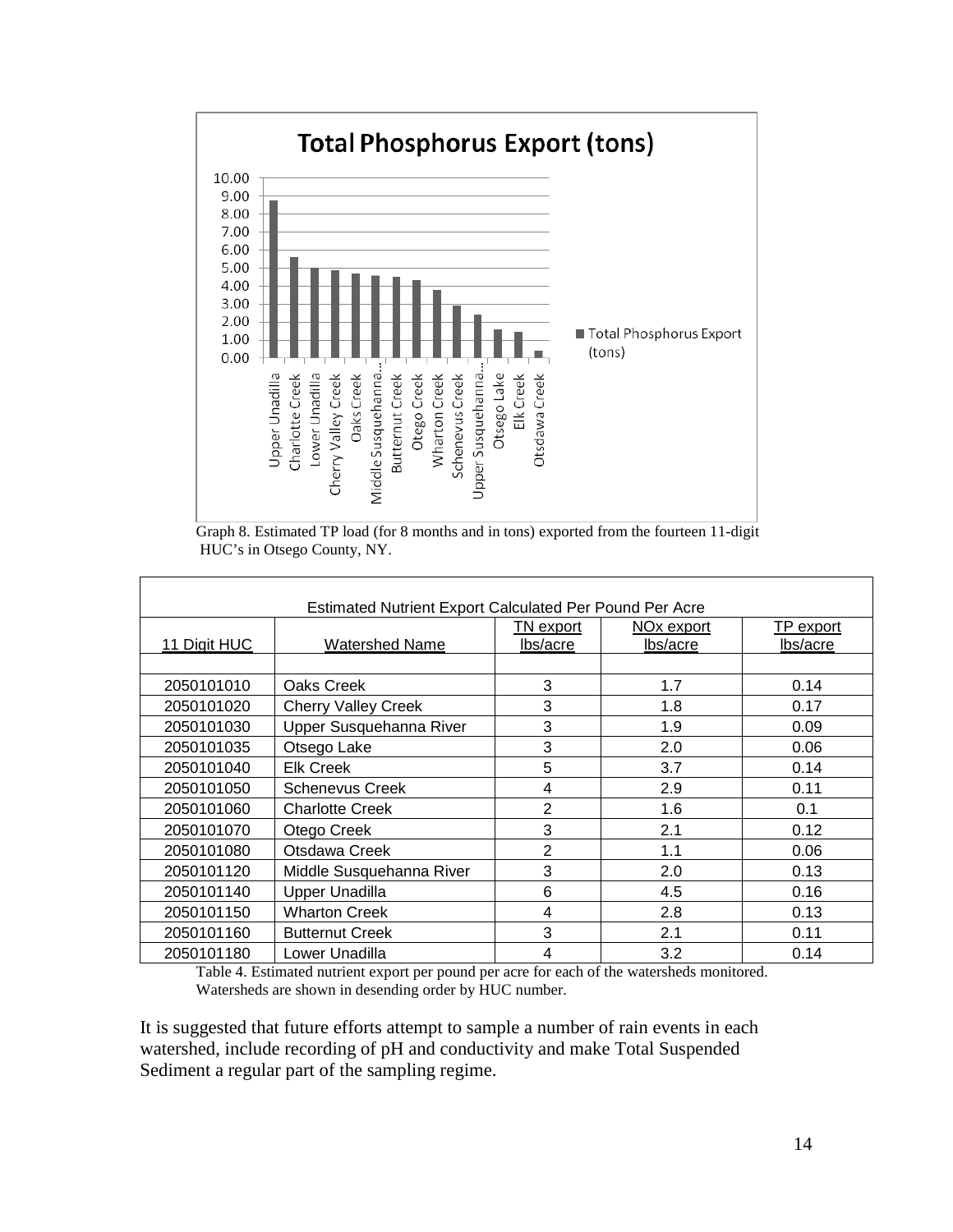# **Acknowledgements**

Thanks go to the Otsego County Water Quality Coordinating Committee for funding the lab analysis, the SUNY Oneonta Biological Field Station for performing the lab analysis, to the Otsego County Soil and Water Conservation District for collecting the samples and preparing the report and the Upper Susquehanna Coalition for support.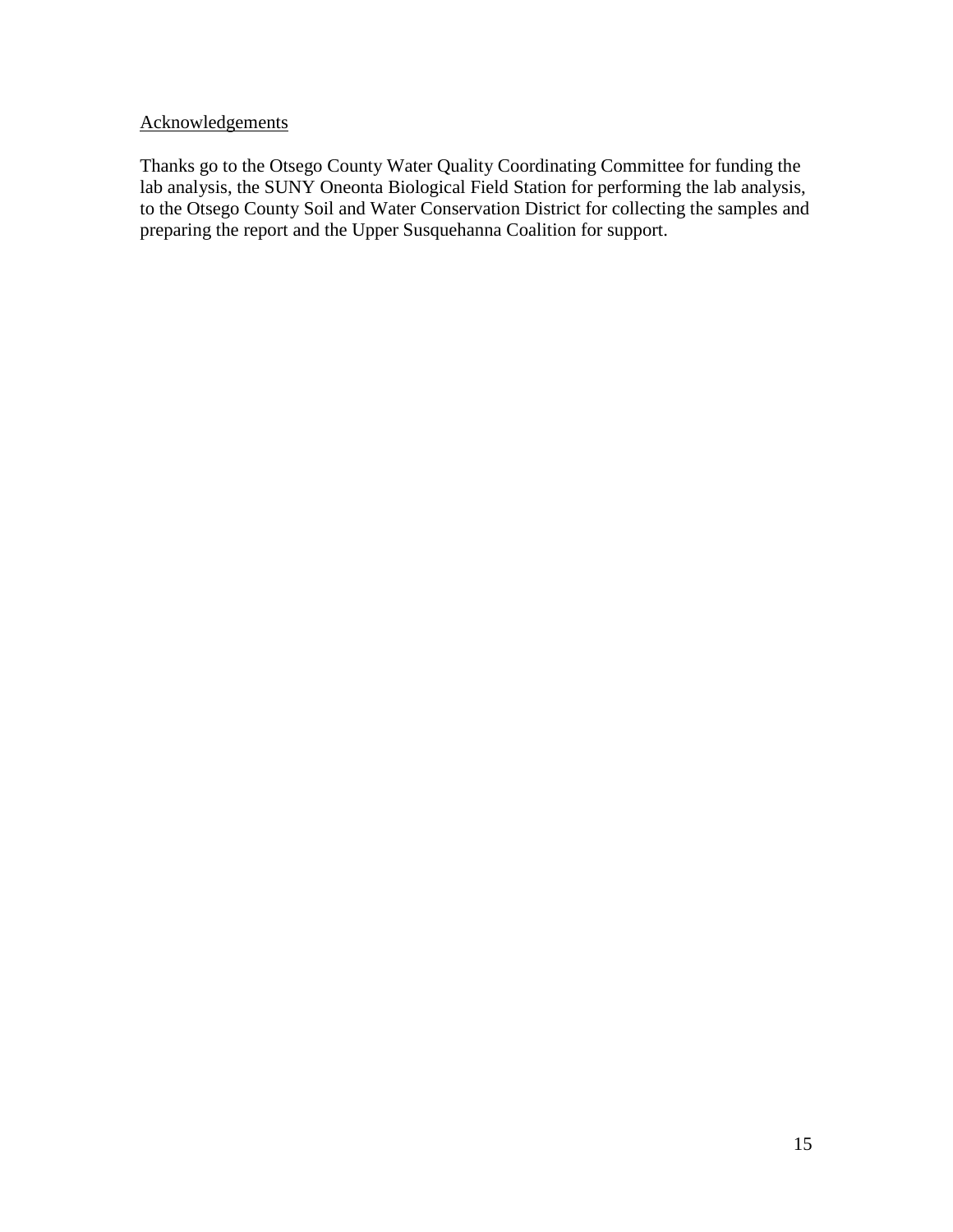#### APPENDIX 1: All data from all sites.

| Date       | Watershed | $NOx$ (mg/L) | $TN$ (mg/L) | TP(ug/L) |
|------------|-----------|--------------|-------------|----------|
| 5/25/2009  | HUC 1     | 0.47         | 0.52        | 17.8     |
| 6/15/2009  | HUC 1     | 0.77         | 0.99        | 28.5     |
| 7/22/2009  | HUC1      | 0.68         | 0.87        | 27.4     |
| 8/18/2009  | HUC1      | 0.48         | N/A         | 43.9     |
| 9/15/2009  | HUC1      | 0.80         | 1.20        | 22.0     |
| 10/20/2009 | HUC1      | 0.83         | 1.08        | 11.6     |
| 11/19/2009 | HUC1      | 1.00         | 1.01        | 10.1     |
| 12/17/2009 | HUC1      | 0.93         | 0.9         | 58.3     |
| 2/19/2010  | HUC1      | 1.34         | 1.47        | 10       |
| 3/17/2010  | HUC1      | 0.95         | 1.30        | 55       |
| 4/29/2010  | HUC1      | 0.39         | 0.60        | 4        |
| 5/27/2010  | HUC1      | 0.84         | N/A         | 28       |
|            | avg       | 0.79         | 1.23        | 26.40    |
|            | stdev     | 0.26         | 0.62        | 17.95    |
|            | min       | 0.39         | 0.52        | 3.87     |
|            | max       | 1.34         | 2.53        | 58.30    |

| 5/25/2009  | HUC <sub>2</sub> | 0.24 | 0.29  | 11.6  |
|------------|------------------|------|-------|-------|
| 6/15/2009  | HUC <sub>2</sub> | 0.45 | 0.71  | 18.6  |
| 7/22/2009  | HUC <sub>2</sub> | 0.42 | 0.55  | 18.7  |
| 8/18/2009  | HUC <sub>2</sub> | 0.38 | N/A   | 20.8  |
| 9/15/2009  | HUC <sub>2</sub> | 0.34 | 0.62  | 11.8  |
| 10/20/2009 | HUC <sub>2</sub> | 0.43 | 0.582 | 6.3   |
| 11/19/2009 | HUC <sub>2</sub> | 0.54 | 0.608 | 7.0   |
| 12/17/2009 | HUC <sub>2</sub> | 0.53 | 0.781 | 17.6  |
| 2/19/2010  | HUC <sub>2</sub> | 0.82 | 0.92  | 19    |
| 3/17/2010  | HUC <sub>2</sub> | 0.62 | 0.91  | 63    |
| 4/29/2010  | HUC <sub>2</sub> | 0.39 | 0.55  | 5     |
| 5/27/2010  | HUC <sub>2</sub> | 0.56 | N/A   | 32    |
|            | avg              | 0.48 | 0.85  | 19.22 |
|            | stdev            | 0.15 | 0.50  | 15.62 |
|            | min              | 0.24 | 0.29  | 5.00  |
|            | max              | 0.82 | 1.90  | 62.74 |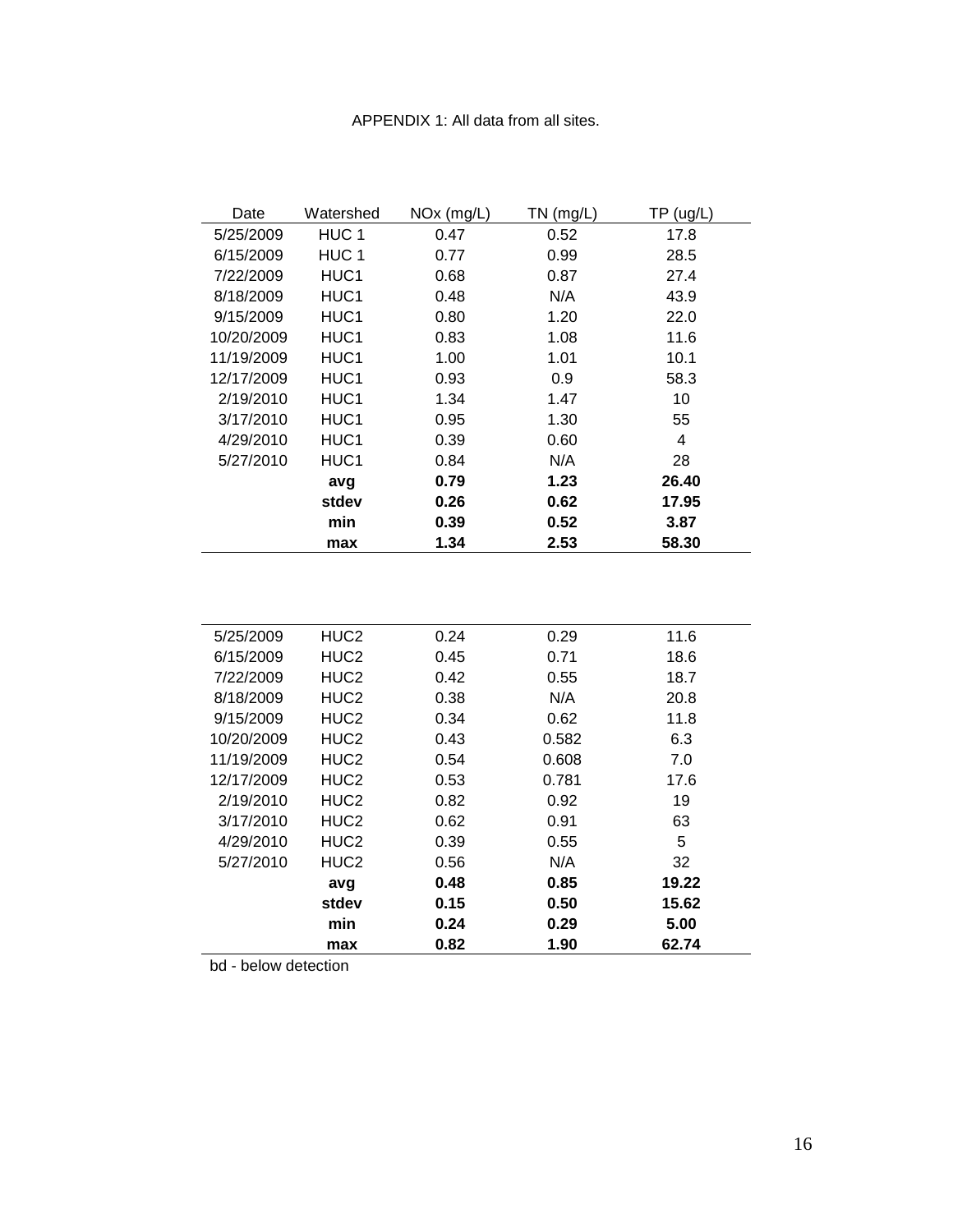| Date       | Watershed | $NOx$ (mg/L) | $TN$ (mg/L) | TP(ug/L) |
|------------|-----------|--------------|-------------|----------|
| 5/25/2009  | HUC3      | 0.25         | 0.26        | 14.8     |
| 6/15/2009  | HUC3      | 0.38         | 0.70        | 19.6     |
| 7/22/2009  | HUC3      | bd           | 0.55        | 24.2     |
| 8/18/2009  | HUC3      | 0.33         | N/A         | 26.8     |
| 9/15/2009  | HUC3      | 0.36         | 0.55        | 13.0     |
| 10/20/2009 | HUC3      | 0.33         | 0.48        | 7.0      |
| 11/19/2009 | HUC3      | 0.46         | 0.491       | 14.1     |
| 12/17/2009 | HUC3      | 0.45         | 0.569       | 24.4     |
| 2/19/2010  | HUC3      | 0.65         | 0.72        | 10       |
| 3/17/2010  | HUC3      | 0.47         | 0.70        | 38       |
| 4/29/2010  | HUC3      | 0.26         | 0.43        | 6        |
| 5/27/2010  | HUC3      | 0.31         | N/A         | 24       |
|            | avg       | 0.39         | 0.71        | 18.54    |
|            | stdev     | 0.12         | 0.41        | 9.43     |
|            | min       | 0.25         | 0.26        | 6.01     |
|            | max       | 0.65         | 1.56        | 38.24    |

| 5/25/2009  | HUC4  | 0.31 | 0.42  | 17.7  |
|------------|-------|------|-------|-------|
| 6/15/2009  | HUC4  | 0.56 | 0.72  | 25.7  |
| 7/22/2009  | HUC4  | 0.35 | 0.41  | 25.7  |
| 8/18/2009  | HUC4  | 0.27 | N/A   | 32.3  |
| 9/15/2009  | HUC4  | 0.41 | 0.73  | 16.7  |
| 10/20/2009 | HUC4  | 0.51 | 0.702 | 8.3   |
| 11/19/2009 | HUC4  | 0.72 | 0.79  | 14.5  |
| 12/17/2009 | HUC4  | 0.64 | 0.778 | 24.4  |
| 2/19/2010  | HUC4  | 1.06 | 1.13  | 17    |
| 3/17/2010  | HUC4  | 0.71 | 1.01  | 61    |
| 4/29/2010  | HUC4  | 0.45 | 0.77  | 8     |
| 5/27/2010  | HUC4  | 0.57 | N/A   | 25    |
|            | avg   | 0.55 | 0.88  | 22.98 |
|            | stdev | 0.22 | 0.38  | 13.94 |
|            | min   | 0.27 | 0.41  | 8.04  |
|            | max   | 1.06 | 1.71  | 60.54 |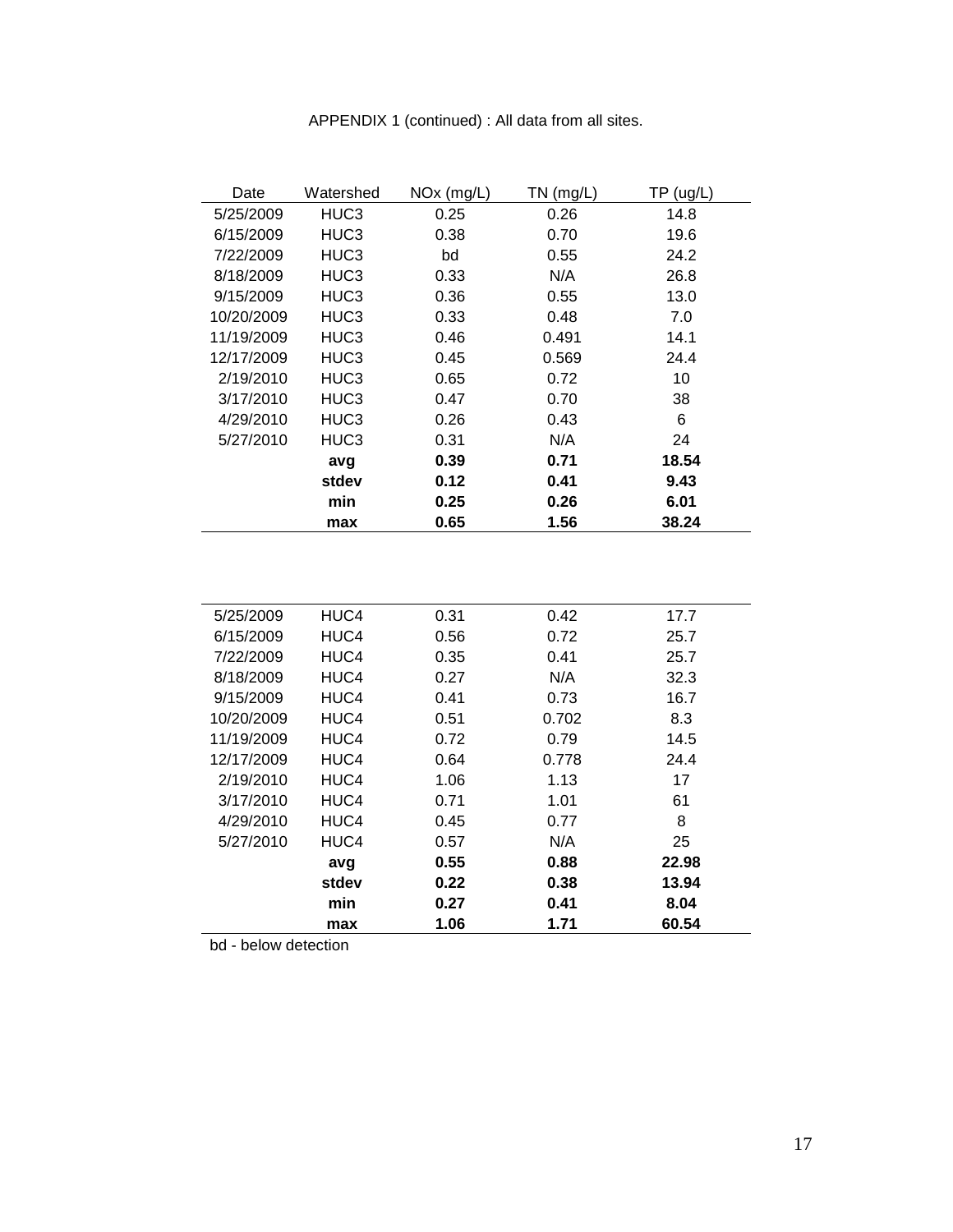| Date       | Watershed        | $NOx$ (mg/L) | $TN$ (mg/L) | TP(ug/L) |
|------------|------------------|--------------|-------------|----------|
| 5/25/2009  | HUC5             | 0.13         | 0.23        | bd       |
| 6/15/2009  | HUC <sub>5</sub> | 0.36         | 0.64        | 31.2     |
| 7/22/2009  | HUC5             | 0.31         | 0.41        | 22.4     |
| 8/18/2009  | HUC5             | 0.28         | N/A         | 30.5     |
| 9/15/2009  | HUC <sub>5</sub> | 0.29         | 0.54        | 19.3     |
| 10/20/2009 | HUC5             | 0.07         | 0.445       | 19.5     |
| 11/19/2009 | HUC5             | 0.40         | 0.625       | 20.4     |
| 12/17/2009 | HUC5             | 0.43         | 0.62        | 24.5     |
| 2/19/2010  | HUC <sub>5</sub> | 0.74         | 0.79        | 11       |
| 3/17/2010  | HUC5             | 0.49         | 0.71        | 42       |
| 4/29/2010  | HUC5             | 0.22         | 0.38        | 12       |
| 5/27/2010  | HUC5             | 0.33         | N/A         | 27       |
|            | avg              | 0.34         | 0.70        | 23.58    |
|            | stdev            | 0.17         | 0.42        | 8.98     |
|            | min              | 0.07         | 0.23        | 10.66    |
|            | max              | 0.74         | 1.69        | 42.04    |

| 5/25/2009  | HUC <sub>6</sub> | bd   | 0.02  | 5.6   |
|------------|------------------|------|-------|-------|
| 6/15/2009  | HUC6             | 0.28 | 0.43  | 8.1   |
| 7/22/2009  | HUC <sub>6</sub> | 0.15 | 0.19  | 15.2  |
| 8/18/2009  | HUC <sub>6</sub> | 0.16 | N/A   | 18.4  |
| 9/15/2009  | HUC <sub>6</sub> | 0.08 | 0.23  | 4.3   |
| 10/20/2009 | HUC <sub>6</sub> | 0.06 | 0.133 | 8.4   |
| 11/19/2009 | HUC <sub>6</sub> | 0.16 | 0.344 | 8.5   |
| 12/17/2009 | HUC6             | 0.27 | 0.42  | 12.7  |
| 2/19/2010  | HUC6             | 0.37 | 0.45  | 13    |
| 3/17/2010  | HUC <sub>6</sub> | 0.28 | 0.45  | 16    |
| 4/29/2010  | HUC <sub>6</sub> | 0.13 | 0.25  | 4     |
| 5/27/2010  | HUC6             | 0.37 | N/A   | 20    |
|            | avg              | 0.21 | 0.50  | 11.12 |
|            | stdev            | 0.11 | 0.56  | 5.39  |
|            | min              | 0.06 | 0.02  | 4.16  |
|            | max              | 0.37 | 2.12  | 19.60 |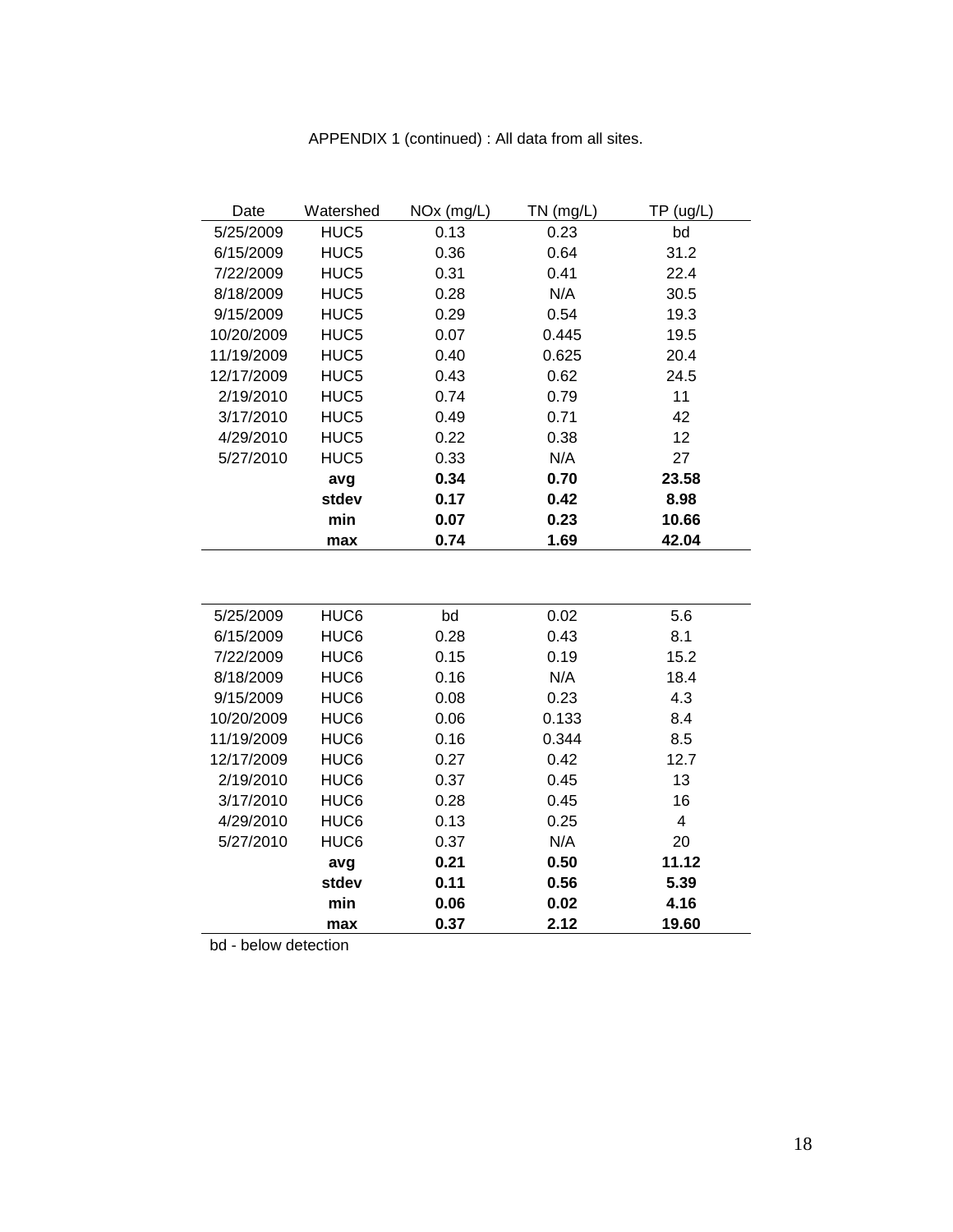| Date       | Watershed | NO <sub>x</sub> (mg/L) | $TN$ (mg/L) | TP (ug/L) |
|------------|-----------|------------------------|-------------|-----------|
| 5/25/2009  | HUC7      | 0.13                   | 0.14        | 11.1      |
| 6/15/2009  | HUC7      | 0.30                   | 0.52        | 16.1      |
| 7/22/2009  | HUC7      | 0.33                   | 0.43        | 18.4      |
| 8/18/2009  | HUC7      | 0.22                   | N/A         | 23.3      |
| 9/15/2009  | HUC7      | 0.29                   | 0.66        | 10.9      |
| 10/20/2009 | HUC7      | 0.31                   | 0.487       | 11.9      |
| 11/19/2009 | HUC7      | 0.48                   | 0.691       | 12.7      |
| 12/17/2009 | HUC7      | 0.44                   | 0.536       | 18.2      |
| 2/19/2010  | HUC7      | 0.62                   | 0.72        | 14        |
| 3/17/2010  | HUC7      | 0.41                   | 0.65        | 60        |
| 4/29/2010  | HUC7      | 0.45                   | 0.56        | 4         |
| 5/27/2010  | HUC7      | 0.55                   | N/A         | 10        |
|            | avg       | 0.38                   | 0.60        | 17.65     |
|            | stdev     | 0.14                   | 0.21        | 14.34     |
|            | min       | 0.13                   | 0.14        | 4.00      |
|            | max       | 0.62                   | 0.97        | 60.44     |

| APPENDIX 1 (continued) : All data from all sites. |  |  |  |  |  |
|---------------------------------------------------|--|--|--|--|--|
|---------------------------------------------------|--|--|--|--|--|

| 5/25/2009  | HUC8             | 0.10 | 0.10  | bd    |  |
|------------|------------------|------|-------|-------|--|
| 6/15/2009  | HUC8             | 0.16 | 0.39  | 14.9  |  |
| 7/22/2009  | HUC8             | 0.16 | 0.29  | 19.6  |  |
| 8/18/2009  | HUC <sub>8</sub> | 0.13 | N/A   | 27.4  |  |
| 9/15/2009  | HUC8             | 0.15 | 0.49  | 7.4   |  |
| 10/20/2009 | HUC8             | 0.17 | 0.244 | 20.0  |  |
| 11/19/2009 | HUC8             | 0.28 | 0.554 | 4.1   |  |
| 12/17/2009 | HUC8             | 0.40 | 0.561 | 17.9  |  |
| 2/19/2010  | HUC8             | 0.49 | 0.58  | 13    |  |
| 3/17/2010  | HUC8             | 0.49 | 0.72  | 39    |  |
| 4/29/2010  | HUC8             | 0.12 | 0.25  | 4     |  |
| 5/27/2010  | HUC8             | 0.50 | N/A   | 15    |  |
|            | avg              | 0.26 | 0.69  | 16.59 |  |
|            | stdev            | 0.16 | 0.67  | 10.41 |  |
|            | min              | 0.10 | 0.10  | 3.85  |  |
|            | max              | 0.50 | 2.20  | 39.44 |  |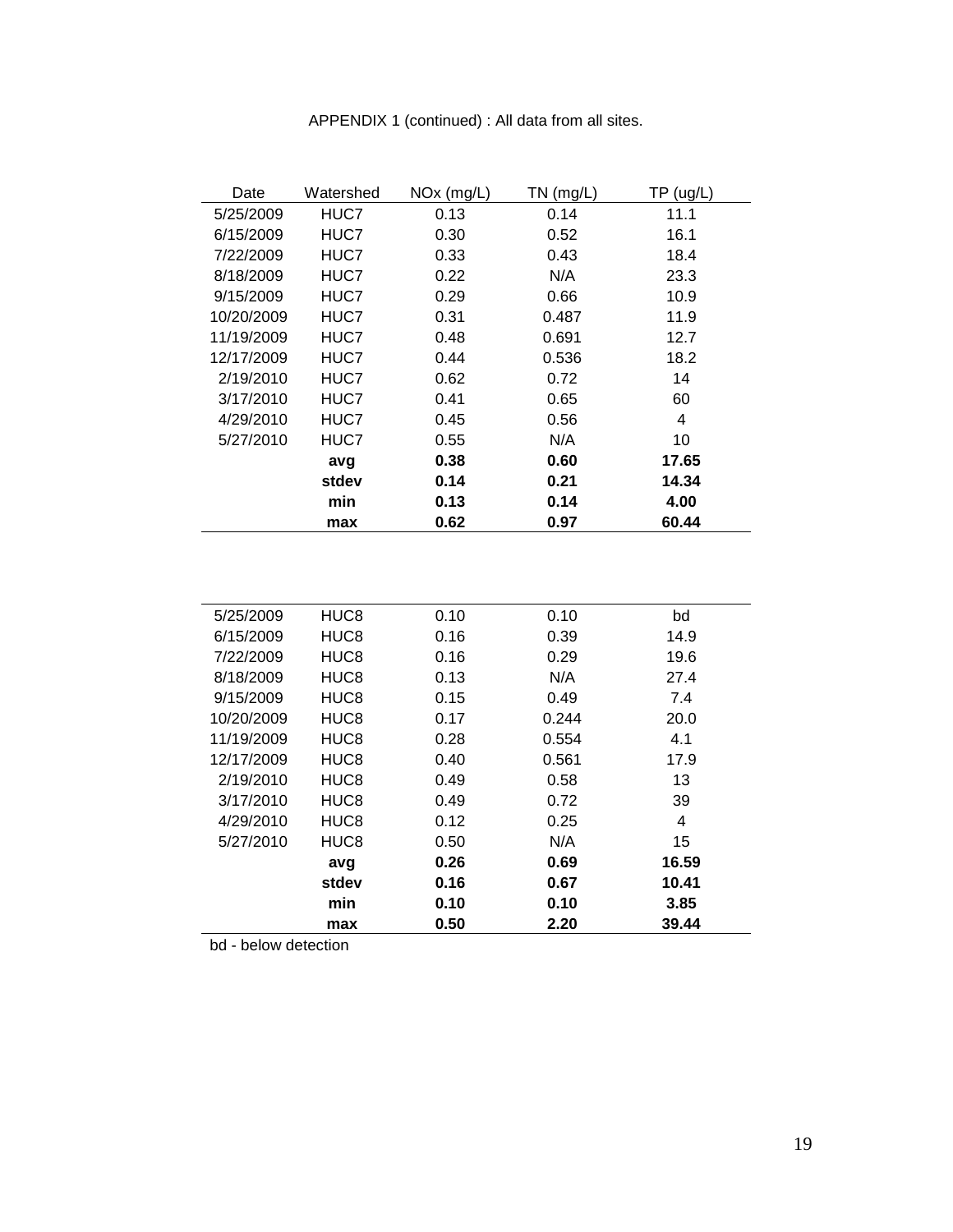| Date       | Watershed        | $NOx$ (mg/L) | $TN$ (mg/L) | TP(ug/L) |
|------------|------------------|--------------|-------------|----------|
| 5/25/2009  | HUC <sub>9</sub> | 0.20         | 0.19        | 1.3      |
| 6/15/2009  | HUC9             | 0.51         | 0.69        | 18.2     |
| 7/22/2009  | HUC9             | 0.85         | 0.95        | 25.6     |
| 8/18/2009  | HUC <sub>9</sub> | 0.83         | N/A         | 23.4     |
| 9/15/2009  | HUC <sub>9</sub> | 0.64         | 0.99        | 6.9      |
| 10/20/2009 | HUC9             | 0.59         | 1.01        | 30.8     |
| 11/19/2009 | HUC <sub>9</sub> | 0.89         | 1.38        | 87.9     |
| 12/17/2009 | HUC <sub>9</sub> | 0.85         | 1.06        | 24.2     |
| 2/19/2010  | HUC9             | 0.90         | 1.05        | 13       |
| 3/17/2010  | HUC9             | 0.66         | 0.85        | 26       |
| 4/29/2010  | HUC9             | 0.44         | 0.72        | 12       |
| 5/27/2010  | HUC9             | 0.58         | N/A         | 14       |
|            | avg              | 0.66         | 1.04        | 23.52    |
|            | stdev            | 0.21         | 0.59        | 22.06    |
|            | min              | 0.20         | 0.19        | 1.35     |
|            | max              | 0.90         | 2.67        | 87.90    |

| APPENDIX 1 (continued) : All data from all sites. |  |
|---------------------------------------------------|--|
|---------------------------------------------------|--|

| 5/25/2009  | HUC <sub>10</sub> | 0.24 | 0.23  | 4.4   |
|------------|-------------------|------|-------|-------|
| 6/15/2009  | HUC <sub>10</sub> | 0.42 | 0.68  | 8.8   |
| 7/22/2009  | HUC <sub>10</sub> | 0.56 | 0.59  | 19.2  |
| 8/18/2009  | HUC <sub>10</sub> | 0.52 | N/A   | 13.7  |
| 9/15/2009  | HUC <sub>10</sub> | 0.49 | 0.78  | 14.2  |
| 10/20/2009 | <b>HUC10</b>      | 0.57 | 0.659 | 20.6  |
| 11/19/2009 | HUC <sub>10</sub> | 0.70 | 0.871 | 11.8  |
| 12/17/2009 | HUC <sub>10</sub> | 0.61 | 0.76  | 27.1  |
| 2/19/2010  | HUC <sub>10</sub> | 0.75 | 0.84  | 14    |
| 3/17/2010  | HUC <sub>10</sub> | 0.56 | 0.82  | 40    |
| 4/29/2010  | HUC <sub>10</sub> | 0.36 | 0.47  | 5     |
| 5/27/2010  | HUC <sub>10</sub> | 0.44 | N/A   | 10    |
|            | avg               | 0.52 | 0.88  | 15.73 |
|            | stdev             | 0.14 | 0.52  | 10.09 |
|            | min               | 0.24 | 0.23  | 4.40  |
|            | max               | 0.75 | 1.95  | 40.24 |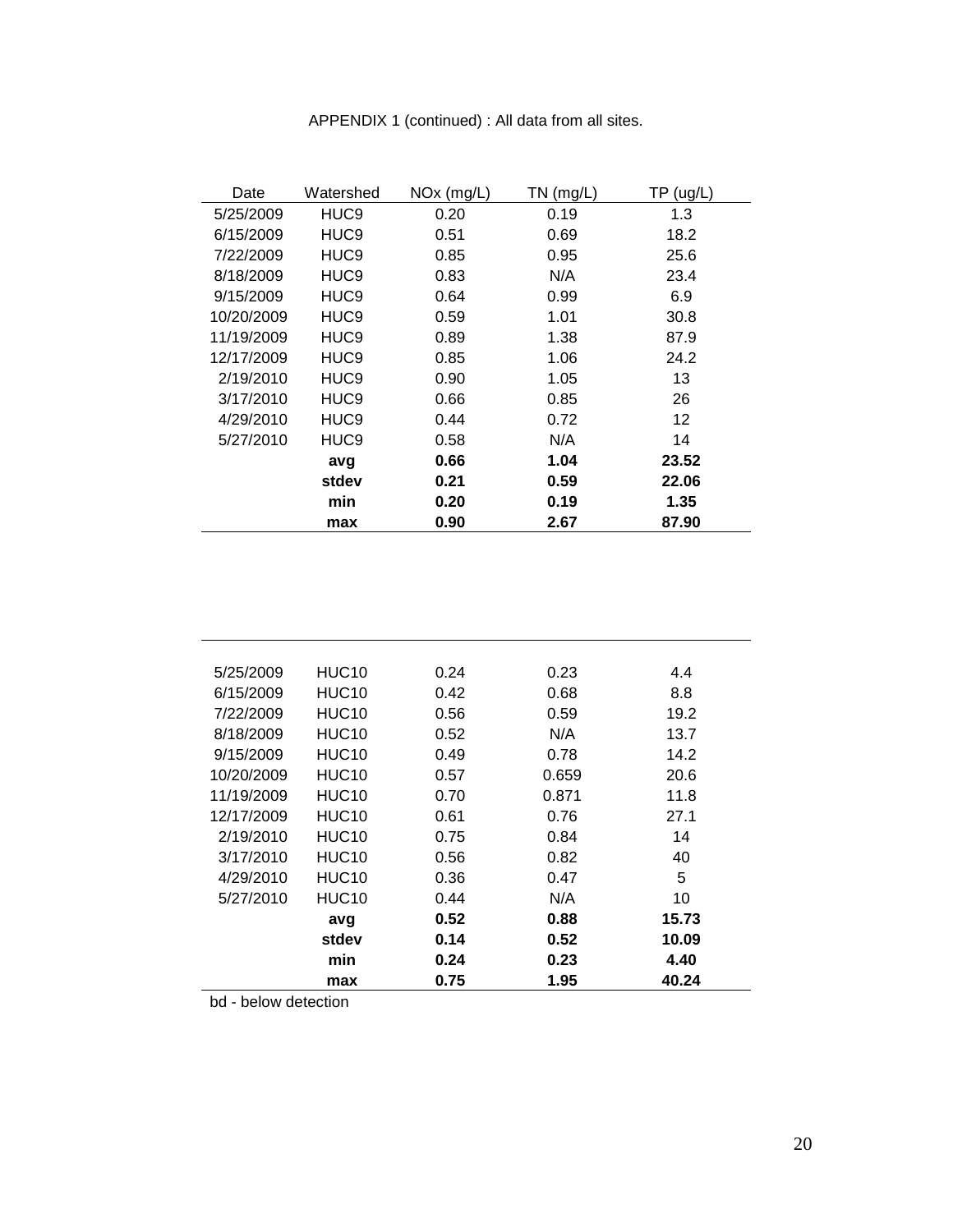| Date       | Watershed         | $NOx$ (mg/L) | $TN$ (mg/L) | TP (ug/L) |
|------------|-------------------|--------------|-------------|-----------|
| 5/25/2009  | HUC <sub>11</sub> | 0.18         | 0.23        | 7.2       |
| 6/15/2009  | HUC <sub>11</sub> | 0.27         | 0.51        | 16.1      |
| 7/22/2009  | HUC <sub>11</sub> | 0.31         | 0.45        | 20.4      |
| 8/18/2009  | HUC <sub>11</sub> | 0.21         | N/A         | 23.4      |
| 9/15/2009  | HUC <sub>11</sub> | 0.49         | 1.03        | 8.7       |
| 10/20/2009 | HUC <sub>11</sub> | 0.24         | 0.474       | 19.7      |
| 11/19/2009 | HUC11             | 0.34         | 0.51        | 11.3      |
| 12/17/2009 | HUC <sub>11</sub> | 0.43         | 0.587       | 18.7      |
| 2/19/2010  | HUC <sub>11</sub> | 0.50         | 0.67        | 13        |
| 3/17/2010  | HUC <sub>11</sub> | 0.41         | 0.62        | 27        |
| 4/29/2010  | HUC <sub>11</sub> | 0.30         | 0.42        | 6         |
| 5/27/2010  | HUC11             | 0.21         | N/A         | 20        |
|            | avg               | 0.32         | 0.65        | 15.91     |
|            | stdev             | 0.11         | 0.30        | 6.73      |
|            | min               | 0.18         | 0.23        | 5.71      |
|            | max               | 0.50         | 1.18        | 27.14     |

| 5/25/2009  | HUC <sub>12</sub> | 0.12 | 0.17  | 11.9  |
|------------|-------------------|------|-------|-------|
| 6/15/2009  | HUC <sub>12</sub> | 0.31 | 0.79  | 31.0  |
| 7/22/2009  | HUC <sub>12</sub> | 0.27 | 0.35  | 23.8  |
| 8/18/2009  | HUC <sub>12</sub> | 0.17 | N/A   | 28.4  |
| 9/15/2009  | HUC <sub>12</sub> | 0.22 | 0.85  | 11.8  |
| 10/20/2009 | HUC <sub>12</sub> | 0.10 | 0.428 | 10.0  |
| 11/19/2009 | HUC <sub>12</sub> | 0.37 | 0.546 | 9.7   |
| 12/17/2009 | HUC <sub>12</sub> | 0.42 | 0.59  | 22.0  |
| 2/19/2010  | HUC <sub>12</sub> | 0.56 | 0.63  | 13    |
| 3/17/2010  | HUC <sub>12</sub> | 0.50 | 0.81  | 87    |
| 4/29/2010  | HUC <sub>12</sub> | 0.23 | 0.44  | 9     |
| 5/27/2010  | HUC <sub>12</sub> | 0.28 | N/A   | 24    |
|            | avg               | 0.30 | 0.71  | 23.34 |
|            | stdev             | 0.14 | 0.46  | 21.46 |
|            | min               | 0.10 | 0.17  | 8.50  |
|            | max               | 0.56 | 1.98  | 86.74 |